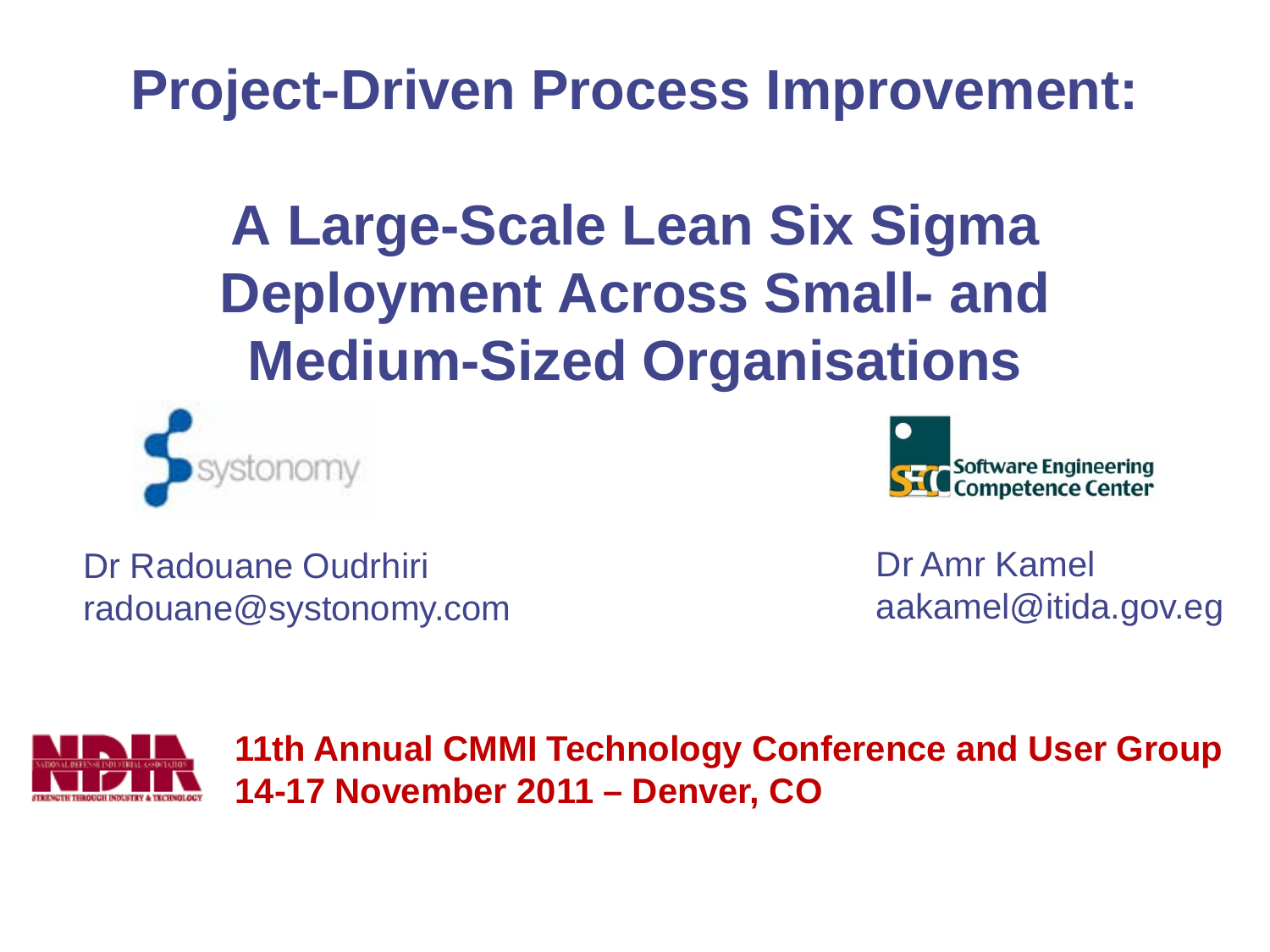



#### **The Egyptian IT landscape**

- Key Facts
- The Role of ITIDA SECC

## **The Lean Six Sigma Initiative for IT and Software**

- **D** Objectives
- **Participating Organisations Companies profile**
- **Types of Projects**
- Deployment approach
- **Preliminary Results**

## **Challenges and Lessons Learned**

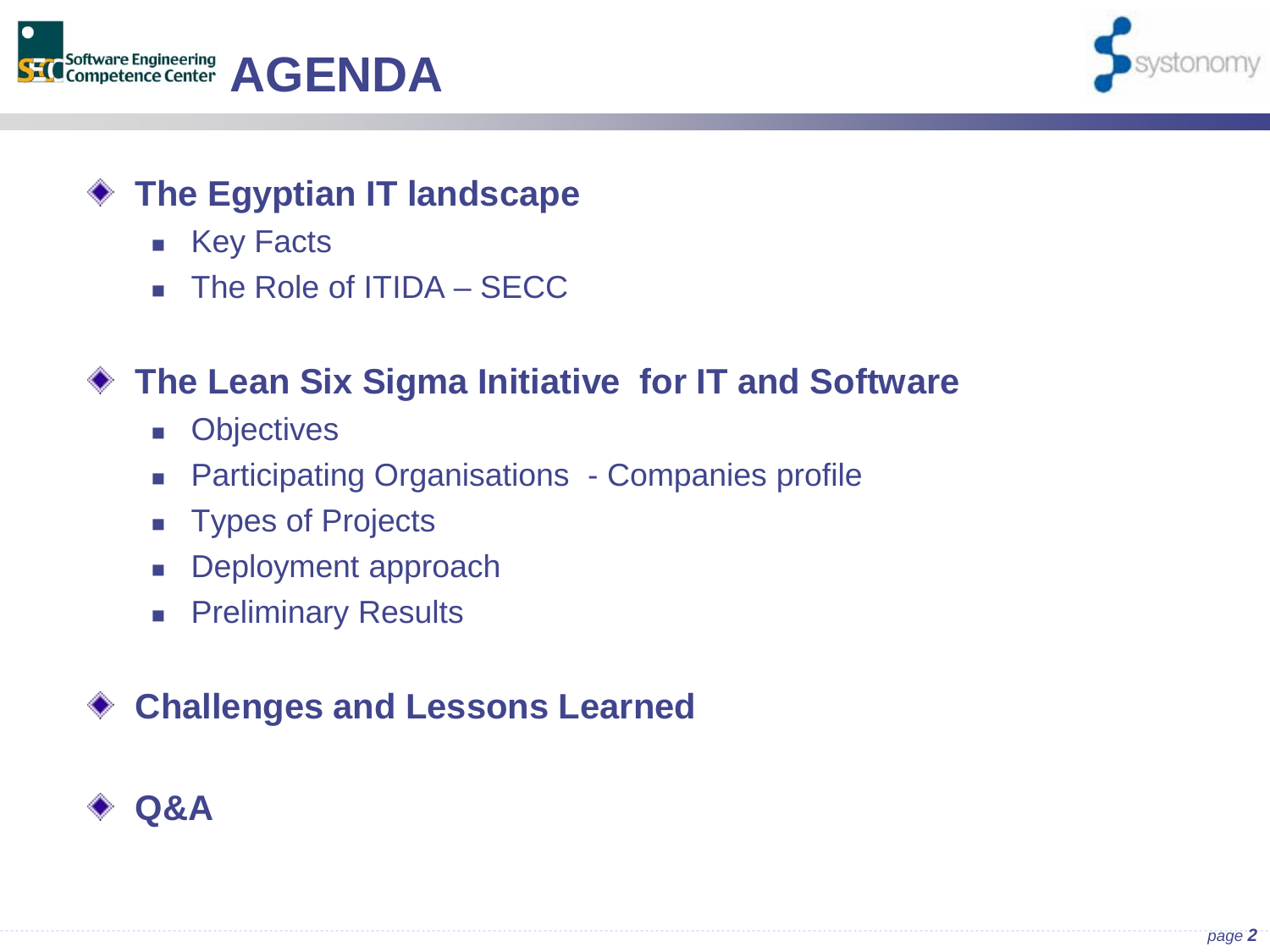

 Commonalities and differences Key lessons learned

**Challenges** 

Organisations involved

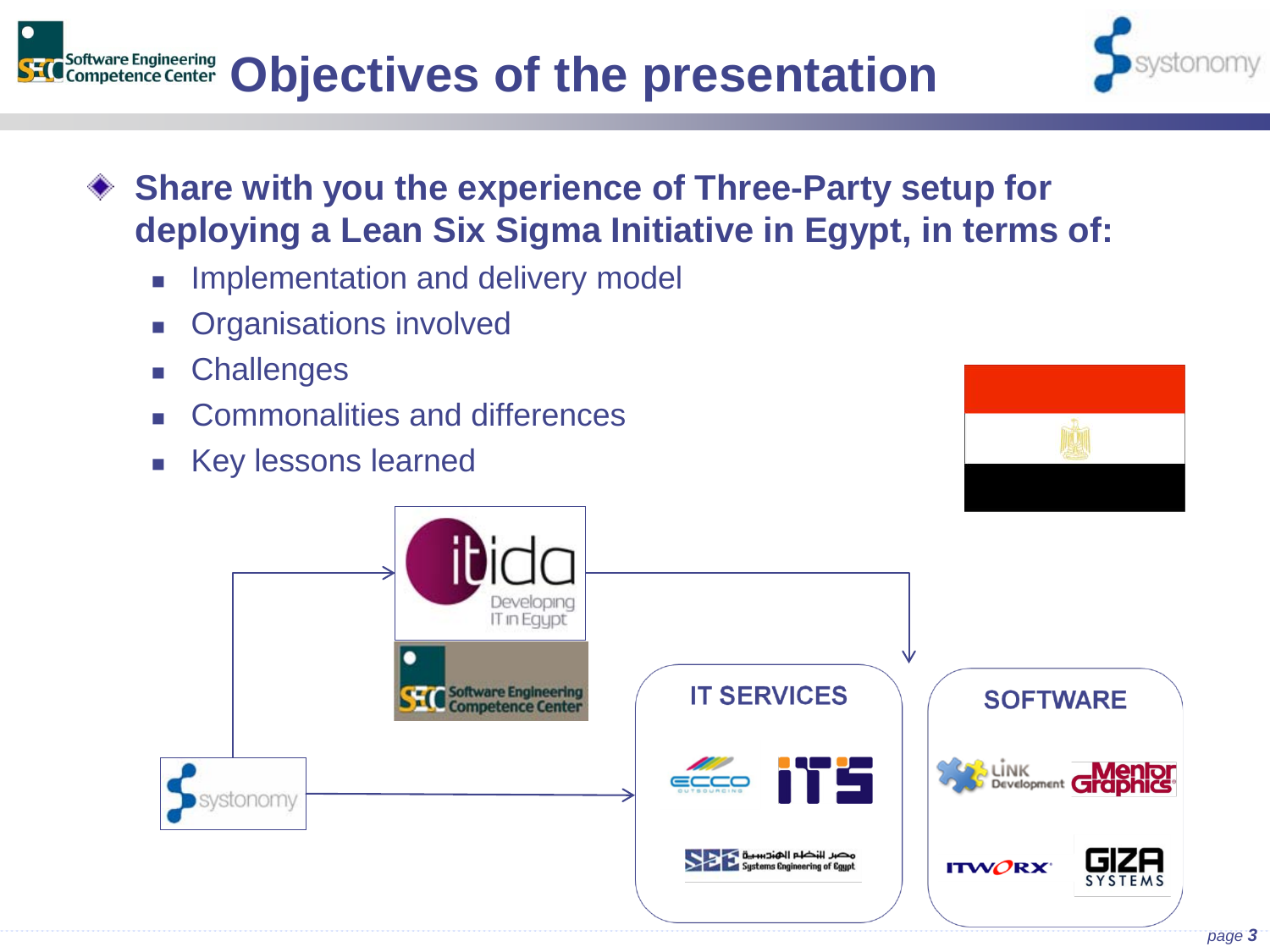# **Egypt's strategic focus areas**



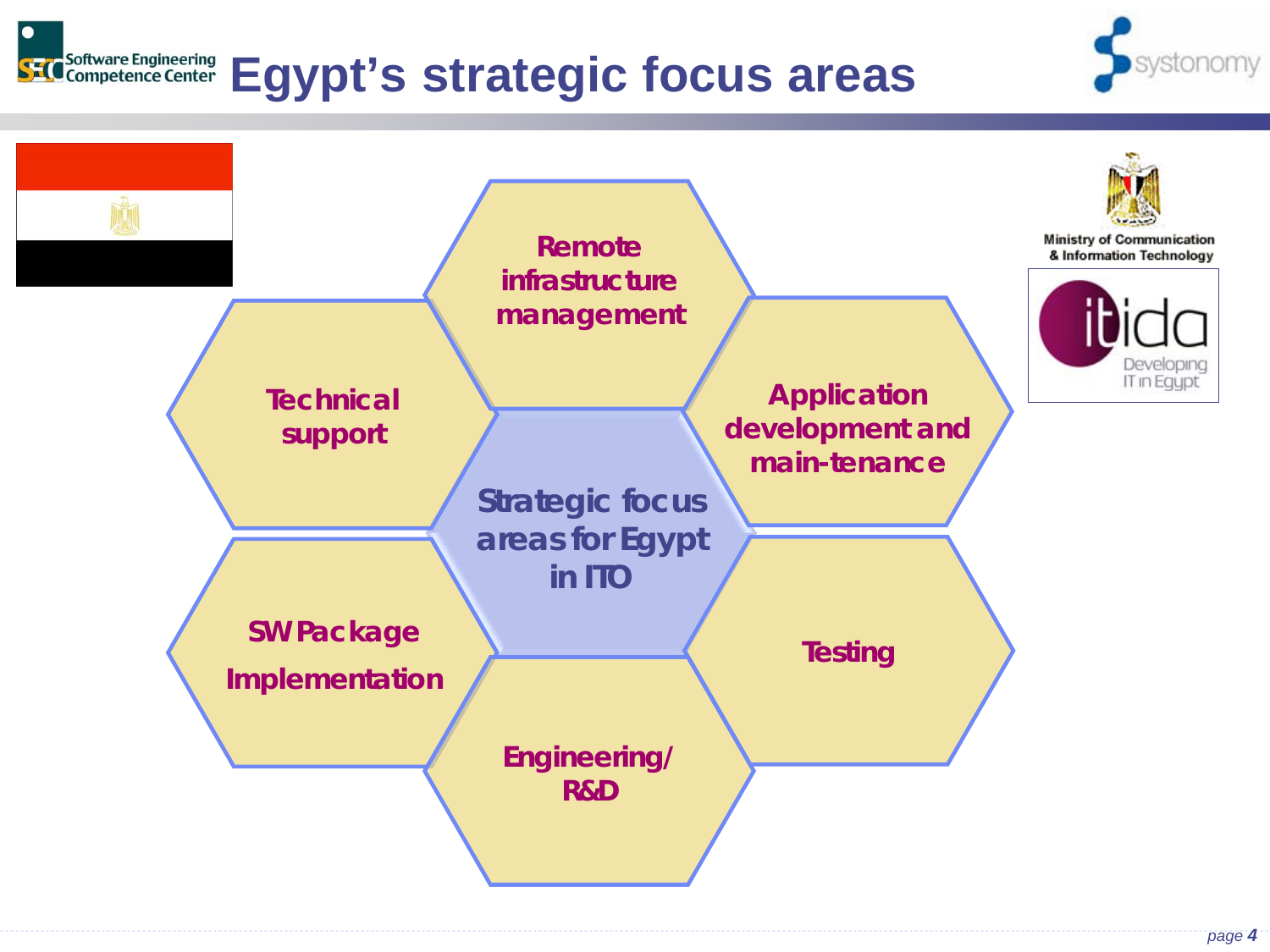#### SEC Software Engineering **The Egyptian IT landscape**





A.T. Kearney Global Services Location Index 2011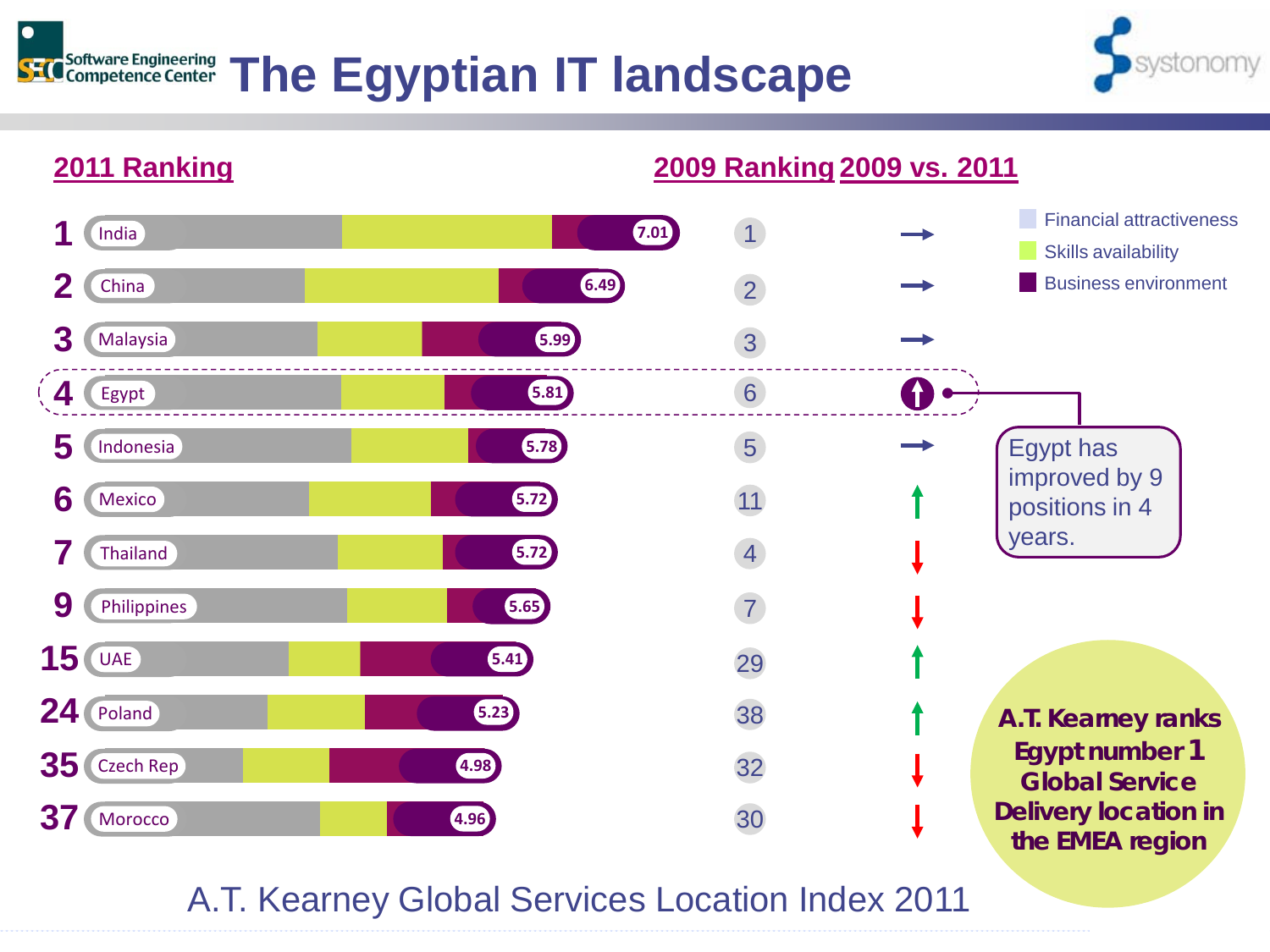#### **SECC Vision & Mission** Software Engineering<br>Competence Center



#### **Vision:**

 To enhance the quality, efficiency and level of innovation of the ICT companies and improve their global competitiveness

#### **Mission:**

Provide services improving technical competence and internal capabilities

#### **Profile:**

- Sole Certified Lead Appraisers for CMMI in the Middle East
- Sole Examination Institute/Certification Body for the ISTQB® certificates in Egypt
- Highest number of IT experts under one roof in the Middle East
- **Example 3** Largest Sponsor of IT technical capacity building in Egypt
- Large array of experiences with Multilanguage capabilities
- Serving more than 450 customers
- Offering a portfolio of 12 services
- More than 8 international cooperation & alliances



**Accredited Training Partner** 

iseb

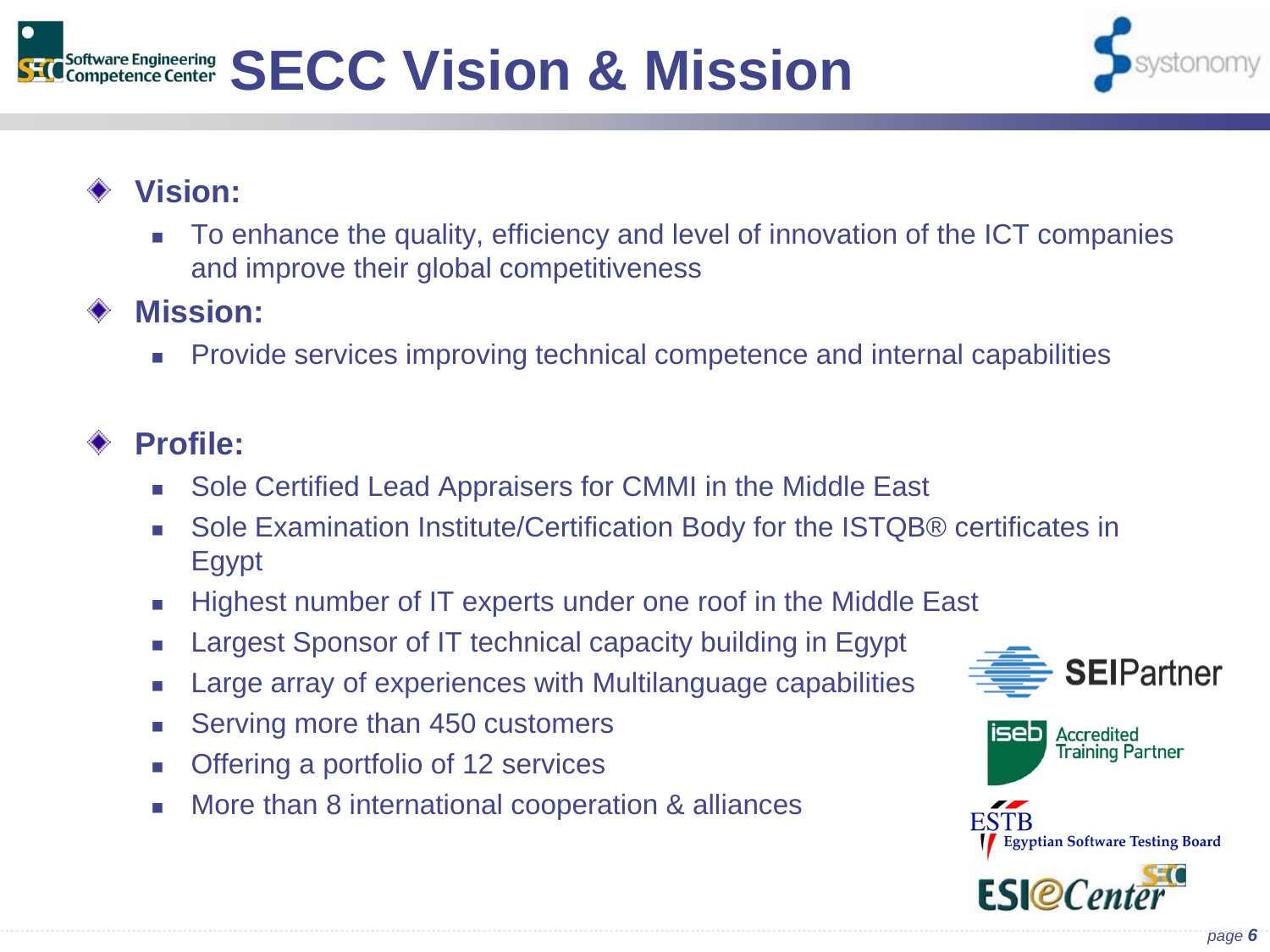



- **Capability Maturity Model Integration for Development (CMMI-DEV)**
- **Software Process Improvement Guide (SPIG)**
- **Personal Software Process/Team Software Process (PSP/TSP)**
- **Embedded Software**
- **Software Reuse**
- **Software Testing**
- **Information Technology Infrastructure Library (ITIL)** ◇
- **Capability Maturity Model Integration for Services (CMMI-SVC)**
- **Certification**
- **Training**
- **Agile**
- **Lean Six Sigma for IT and Software**



**Services are sponsored by ITIDA (through corporate tax revenues) and offered to Egyptian IT companies at substantially reduced cost**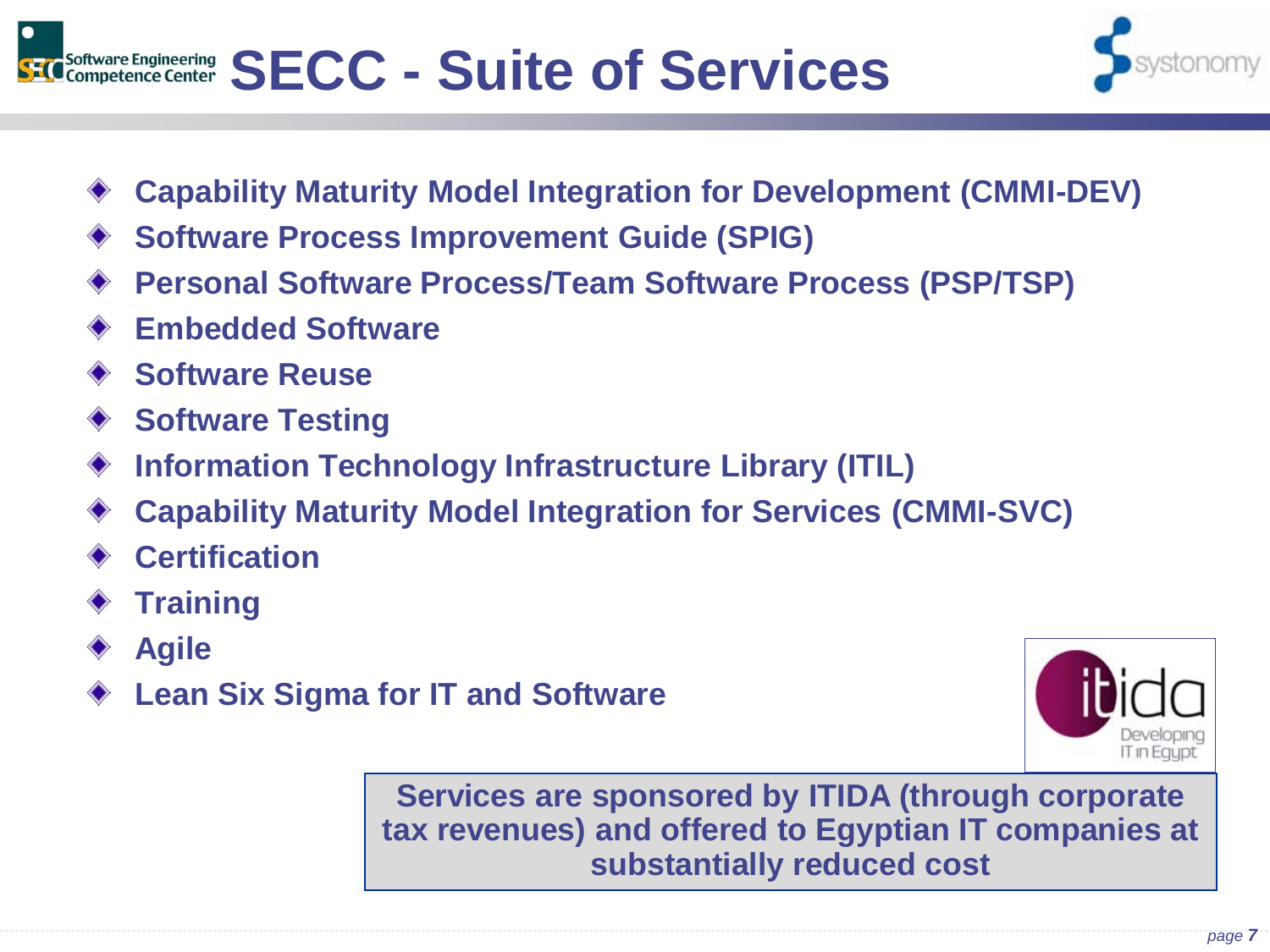

# **Systonomy Profile**



# **Founded in 1999**

- Headquarter in London
- Presence in Europe, US and ASIA



# **Dedicated to Quality Engineering**

- **Lean Six Sigma** and **DFSS**
- Leadership Development
- Software Process Improvement (CMMI®, ITIL, PSP…)
- **Strategic Consulting**
- IT and Software Risk Management
- Training and Coaching
- Hands-on Project Implementation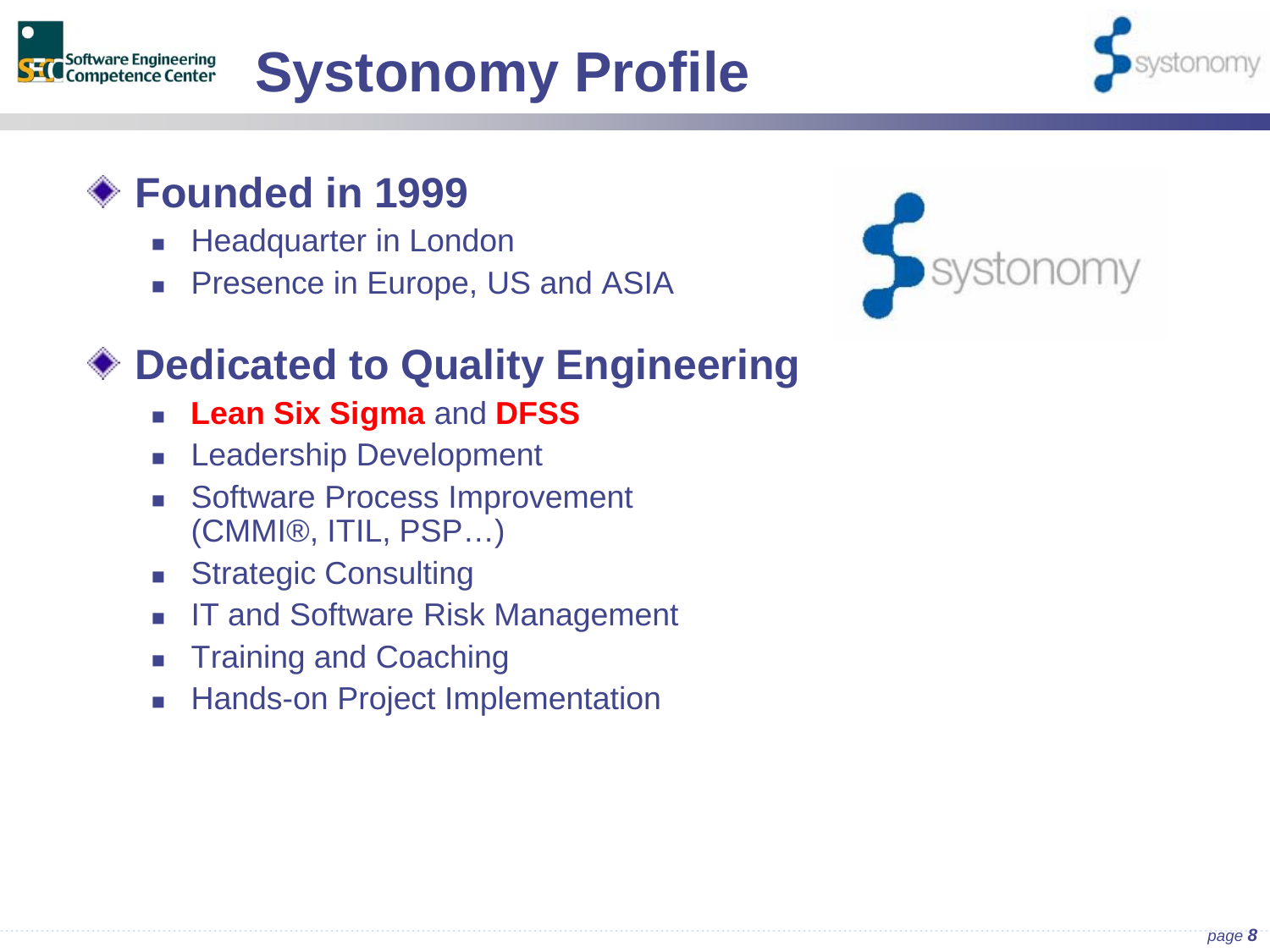

#### **Our Mission** Software Engineering<br>Competence Center

- ◆ Our business is Software Quality **Engineering and Lean Six Sigma for ICT and Software Development**
- **We work with any organisation where Software and IT is a critical part of the business**
- **We help our client to accelerate their investment in continuous improvement in:** 
	- Software process performance
	- **Software product quality**
	- **ICT** services



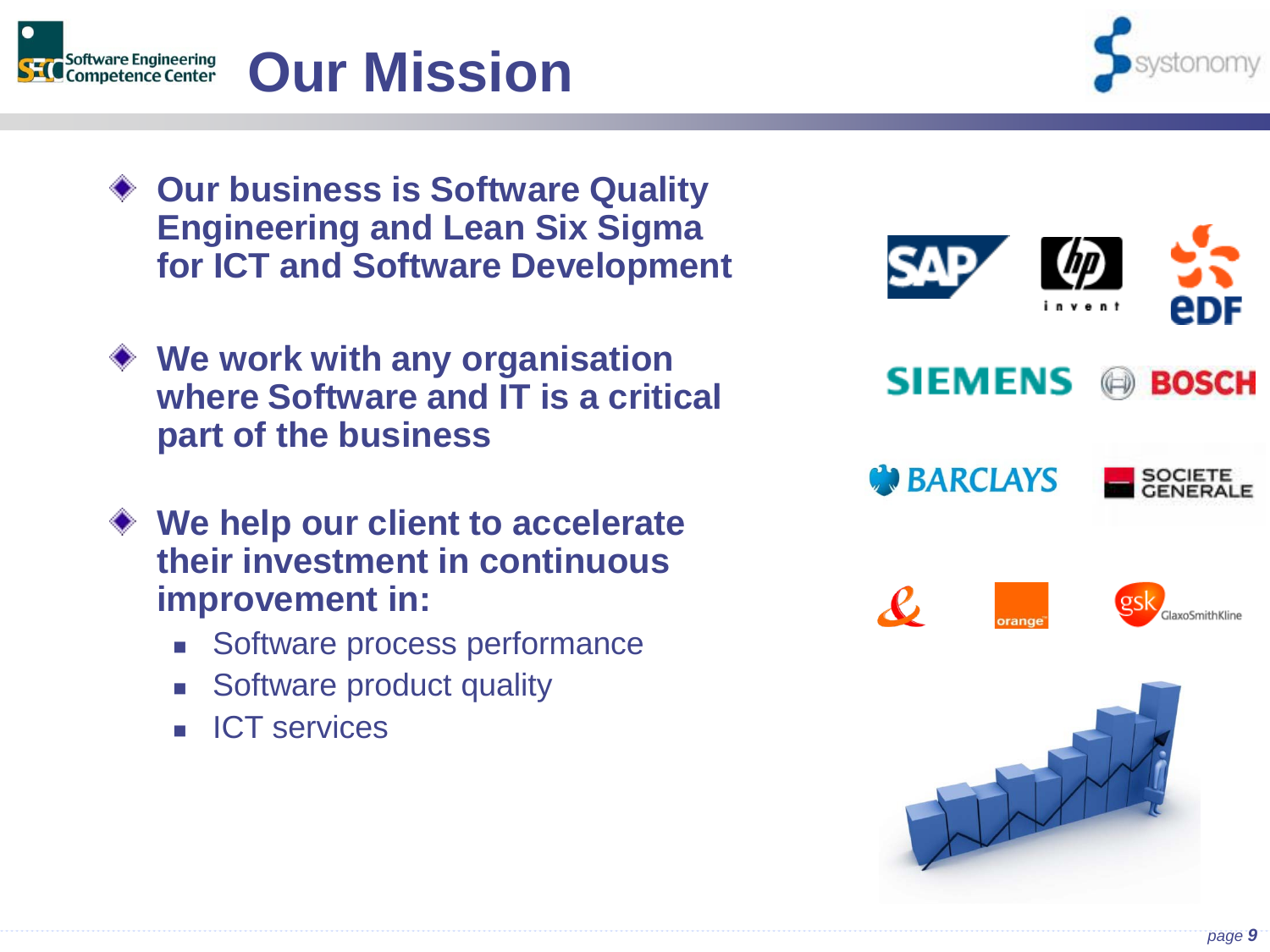



#### **Three-party setup and work dynamics**

- Knowledge transfer
- Lean Six Sigma for IT and Software Training
- Project Coaching
- Companies Project implementations

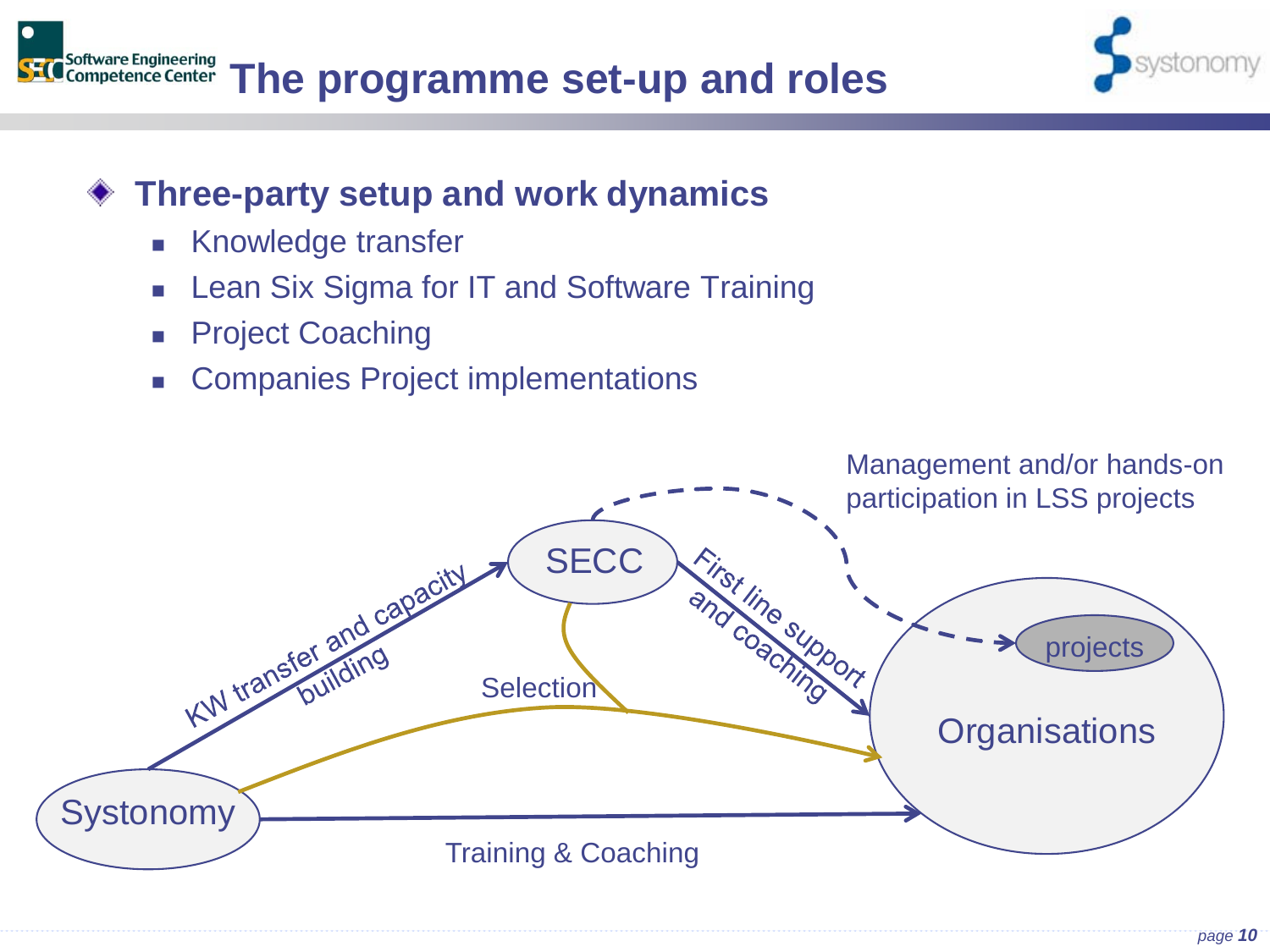



#### **Entire initiative managed on a project by project basis:**

- Companies selection (based on proposed Lean Six Sigma projects)
- Training (aligned with projects calendar)
- Coaching (hands-on project work)
- **EXEC** Certification (based on project results and not only theoretical knowledge)

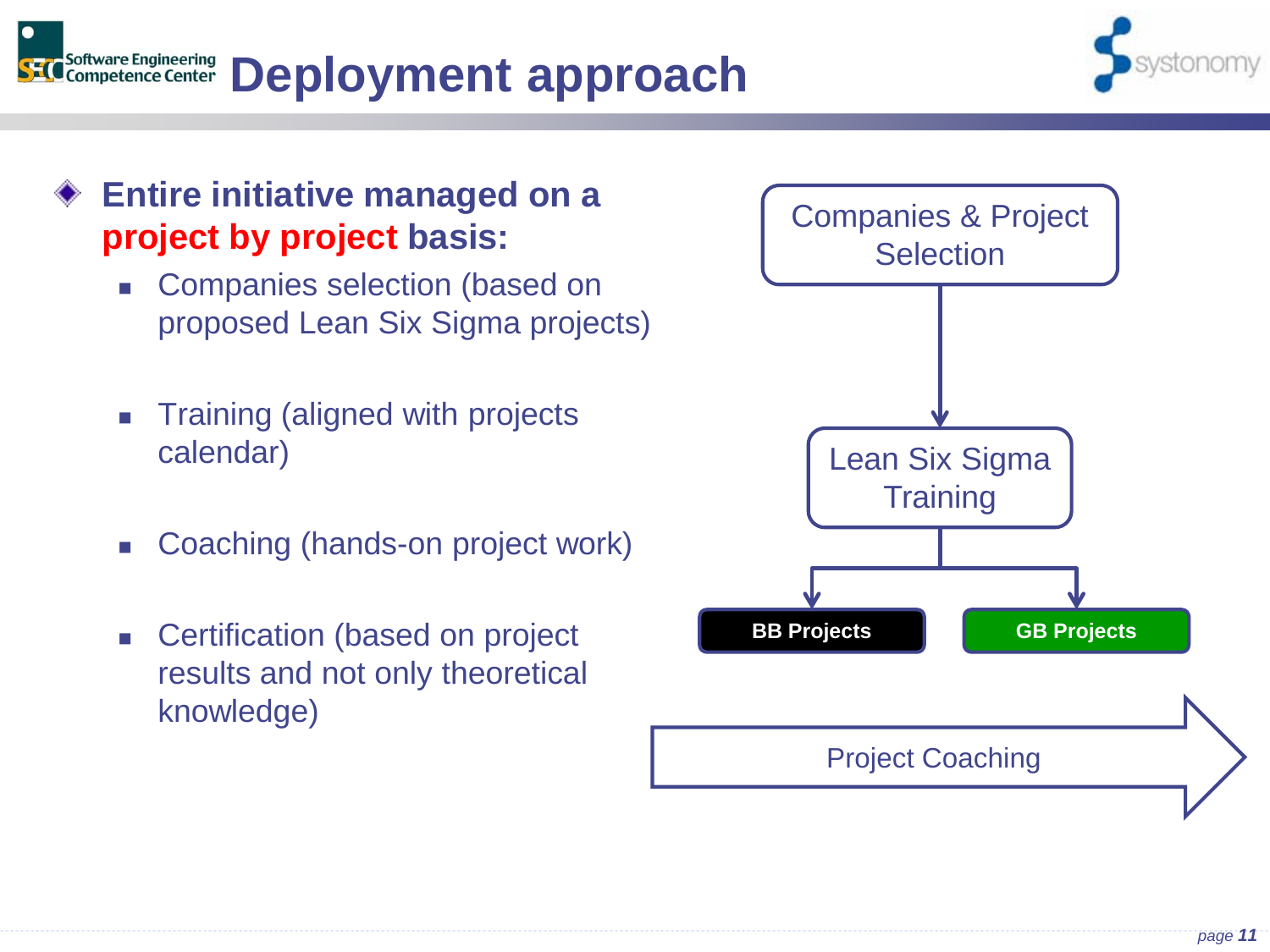#### Software Engineering<br>Competence Center **Organisations and Projects Selection**



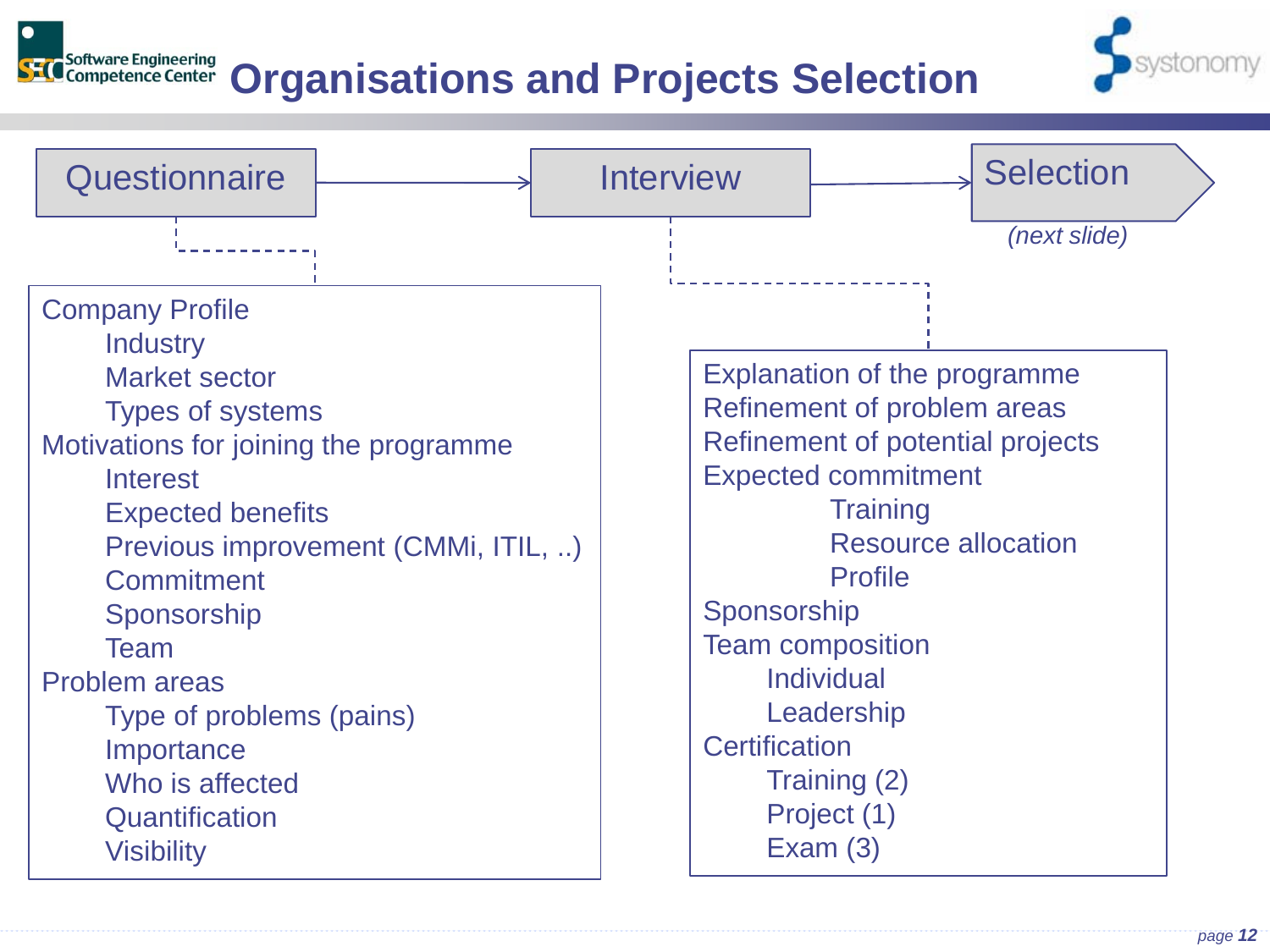# **SEC** Software Engineering **Organisations and projects selection**



| <b>Company fitness</b><br><b>Company Name</b> |          |              |              |              |              |               |              |              |                           |               |                           |                             |                                                             |           |    |
|-----------------------------------------------|----------|--------------|--------------|--------------|--------------|---------------|--------------|--------------|---------------------------|---------------|---------------------------|-----------------------------|-------------------------------------------------------------|-----------|----|
| <b>Criteria</b>                               | portance | δ<br>company | 8<br>Company | 3<br>company | 2<br>company | 99<br>company | 8<br>company | 5<br>company | 8 <sup>o</sup><br>company | 80<br>company | $\overline{1}$<br>company | ᠇<br>$\ddotmark$<br>company | $\mathbf{\Omega}$<br>$\overline{\phantom{0}}$<br>company    | Total     | వి |
| <b>Problem Awareness 1.0</b>                  |          | н            | н            | н            | M            | н             | н            | M            | M                         | M             | н                         |                             |                                                             | 68.0 11   |    |
| <b>Problem: Fitness for ITIDA/Pilot 1.0</b>   |          | н            | н            | н            | н            | M             | н            | M            | н                         |               | M                         | M                           |                                                             | 68.0 11   |    |
| Individual Commitement 1.0                    |          | н            | н            | н            | н            | н             | н            | н            | н                         | н             | н                         | M                           | M                                                           | $96.0$ 15 |    |
| Individual Availability 1.0                   |          | н            | н            | н            | н            | н             | н            | н            | н                         | н             | н                         | н                           | M                                                           | 102.0 16  |    |
| Individual Fit (as a Team)  1.0               |          | н            | н            | н            | н            | н             | н            | м            | н                         | M             | M                         | M                           | M                                                           | 78.0 12   |    |
| <b>Organisational Sponsorship 1.0</b>         |          | н            | н            | н            | н            | н             | н            | н            | M                         | н             |                           | н                           | L                                                           | $86.0$ 13 |    |
| Long Term Sustainability 1.0                  |          | н            | н            | M            | н            | м             | M            | м            | M                         | M             |                           |                             |                                                             | 48.0 07   |    |
| Track record - Improvement Initiatives 1.0    |          | н            | н            | M            | M            | м             | Έ            | M            |                           | M             |                           |                             |                                                             | 38.0 06   |    |
| <b>Relationship with SECC 1.0</b>             |          | н            | M            | н            | н            | н             | м            | н            | М                         | M             |                           |                             |                                                             | 60.0 09   |    |
| Totall                                        |          |              |              |              |              |               |              |              |                           |               |                           |                             | 81.0 75.0 69.0 69.0 63.0 61.0 51.0 49.0 43.0 37.0 31.0 15.0 |           |    |
| %                                             |          | 13           | 12           | 11           | 11           | 10            | 09           | 08           | 08                        | 07            | 06                        | 05                          | 02                                                          |           |    |



| <b>Criteria</b>                        | Weight         |
|----------------------------------------|----------------|
| <b>Problem Awareness</b>               | W1             |
| Problem: Fitness with SECC/Pilot       | W <sub>2</sub> |
| Individual Commitement                 | W <sub>3</sub> |
| Individual Availability                | W4             |
| <b>Team Fitness</b>                    | W <sub>5</sub> |
| Organisational Sponsorship             | W <sub>6</sub> |
| Long Term Sustainability               | W7             |
| Track record - Improvement Initiatives | W8             |
| <b>Relationship with SECC</b>          | W9             |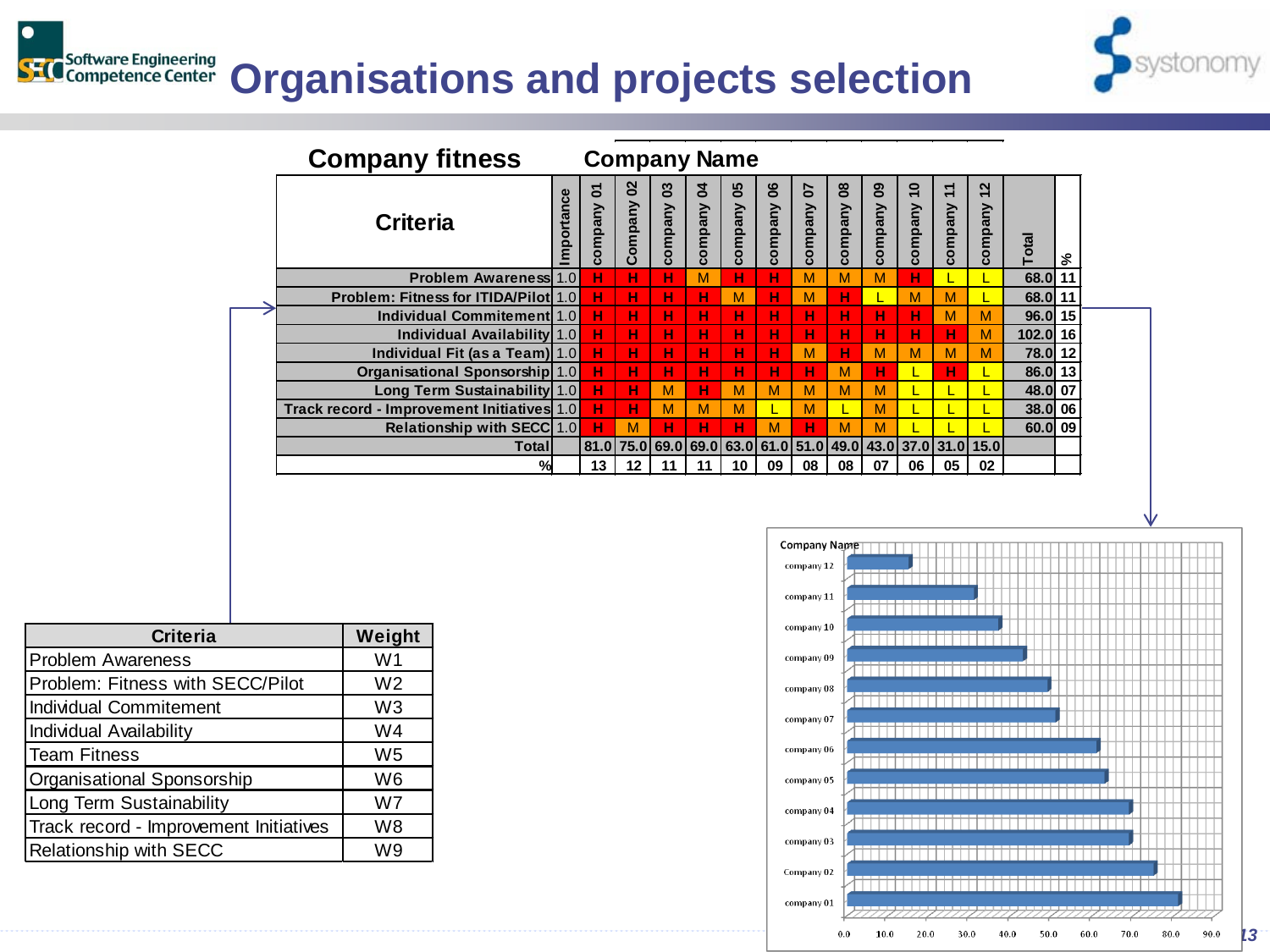





- **Software Development**
- IT Services
- Business Process Outsourcing
- Government Organisations

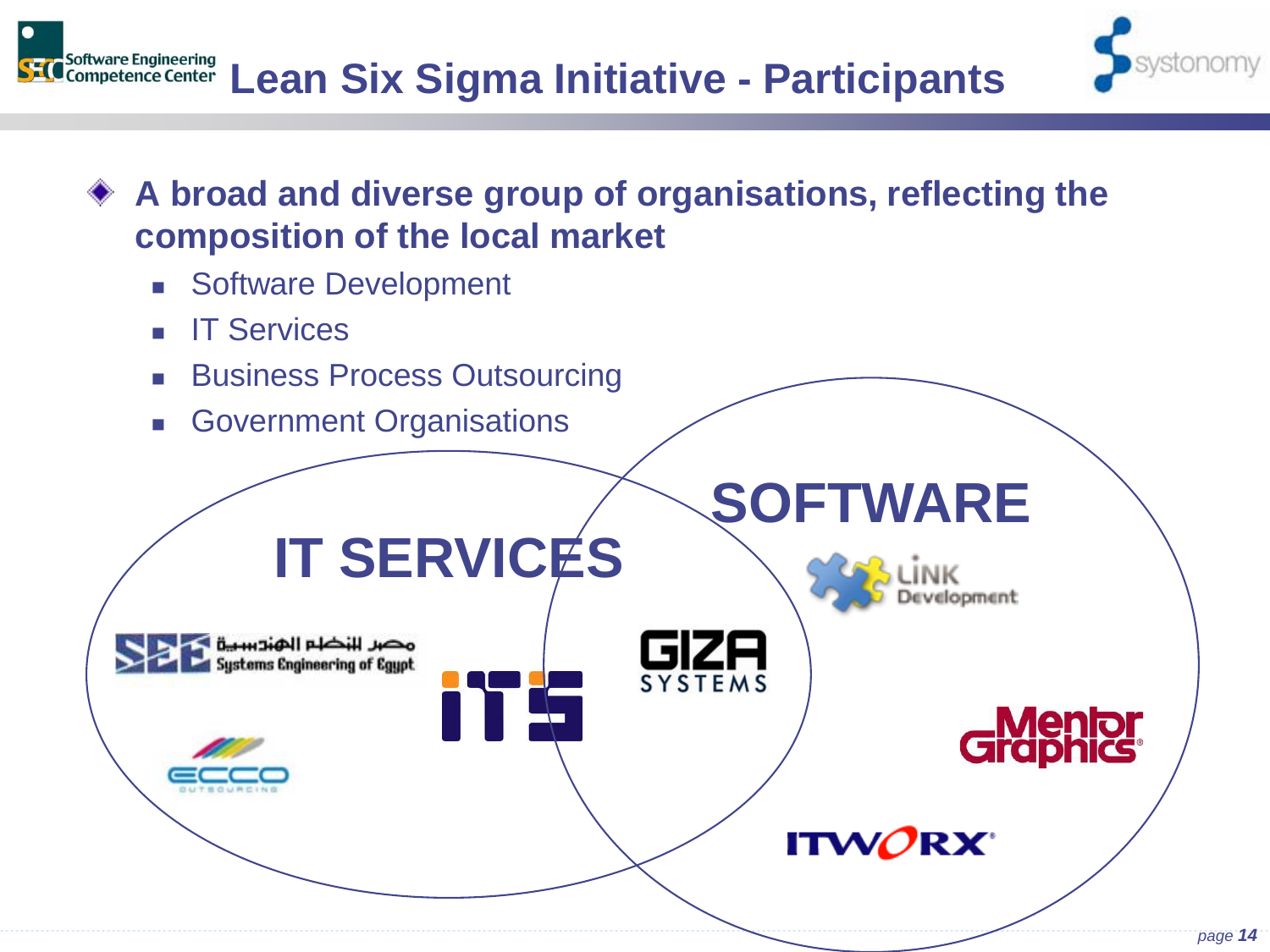



- **The majority of selected companies are mid-sized or SME's companies**
	- **Local and international presence**

## **Engaged in Projects Improvement initiatives in the past:**

- CMMI
- **PSP/TSP**
- ITIL
- COPC

#### **Original Lean Six Sigma motivations**

- Process Excellence (attraction of international clients)
- Individual motivation (Certification)
- Trained on "classical" Six Sigma but don't know how to apply it to IT/Software
- Measurement...estimation...
- A mean to achieve high maturity levels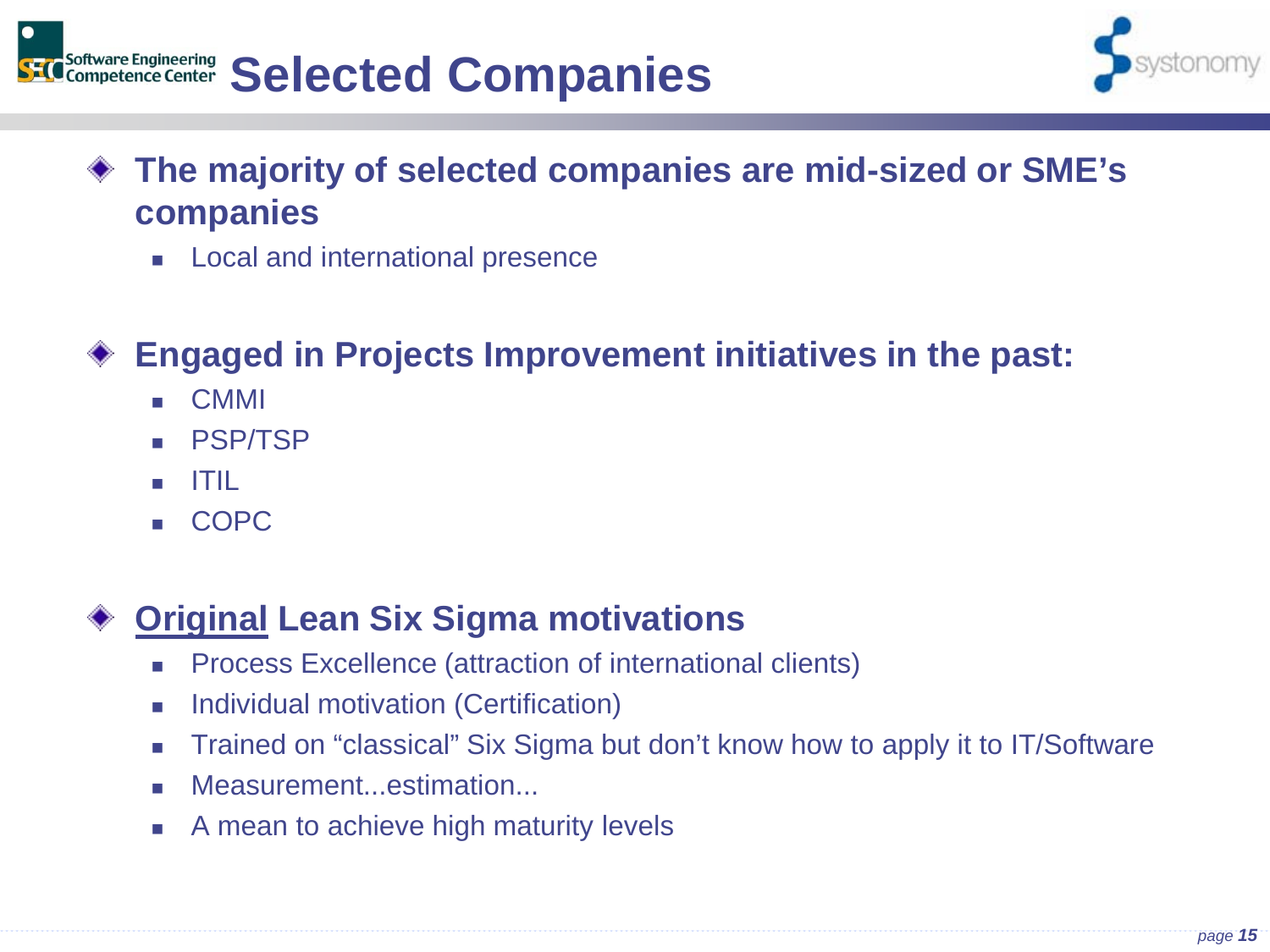

# ◆ Culture & Challenges

- ITIL Culture
- Closer to the customer
- More tangible benefits
- Straightforward improvement
- **Have useful data or were** able to generate data easily

#### **IT Organisations The Software Organisations**

# **Culture & Challenges**

- Tend to think through compliance to a maturity model
- Struggle with problem definition
- More technical than business oriented
- More complex
- Heavily rely on project development schedule
- More invasive and disruptive
- Protective attitude
- Various levels of maturity (CMMI L1 to L5)
- Some have huge volumes of data, but rarely useful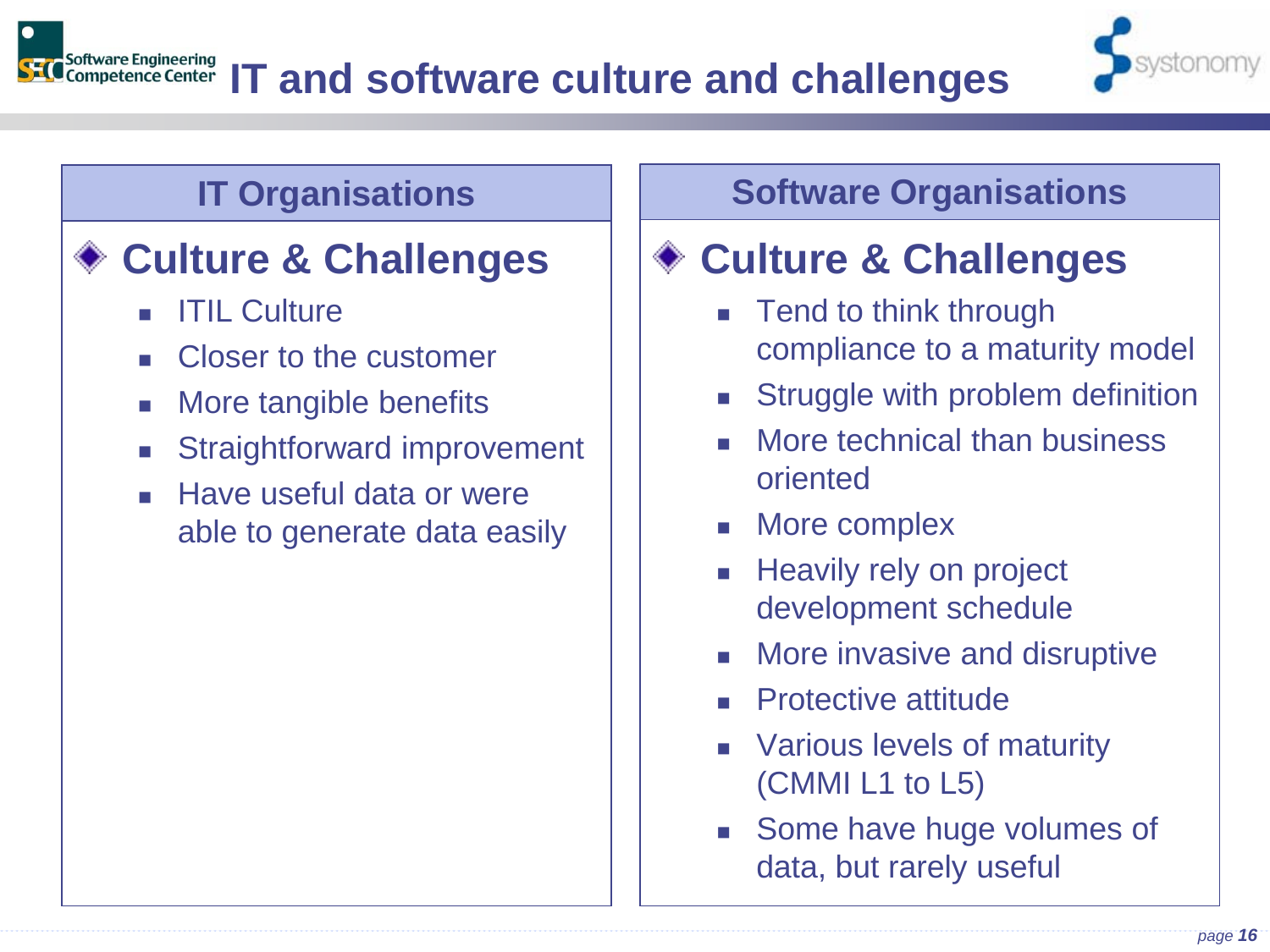

## **Problem Solving Methodology - A rigorous approach (Reminder)**





*Six Sigma Integrates Project & Change Management and rooted into Empirical and Experimental Software Engineering studies*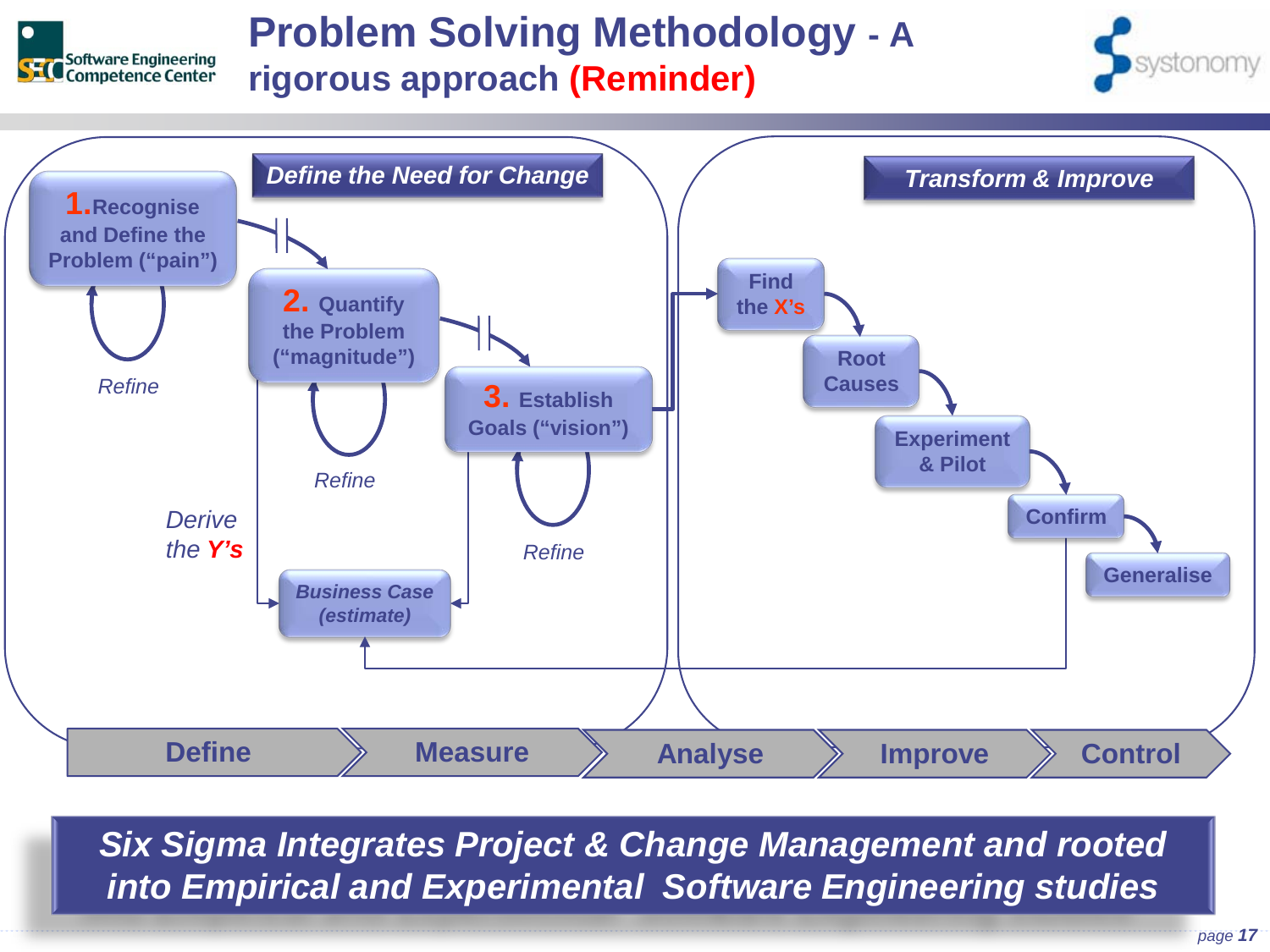#### Software Engineering<br>Competence Center **Training delivery**



- **Black Belt Training (4 weeks)**
	- 13 BB's from SECC and companies

## **Green Belt Training (2 weeks)**

■ 40 GB's from companies

#### **Importance of Theory and Practice**

*No theory...No Learning (Deming)* 

#### **Each delegate must have a project**

- No project... No training
- **Lean Six Sigma does not mean "Light" Six Sigma**
- **◆ Six Sigma is NOT just about Statistics**

#### **Key comments**

- Participants surprised by the importance/emphasis put on problem formulation and "soft" skills...but recognised the value later
	- "The soft stuff is the hard stuff"
	- Some people want to jump on statistics
- Some participants previously trained in "Classical" LSS realised the major differences with IT and Software
- Teaching statistics remains a difficult task
	- Use of visual exploratory tools
	- "Unlearn" some misconceptions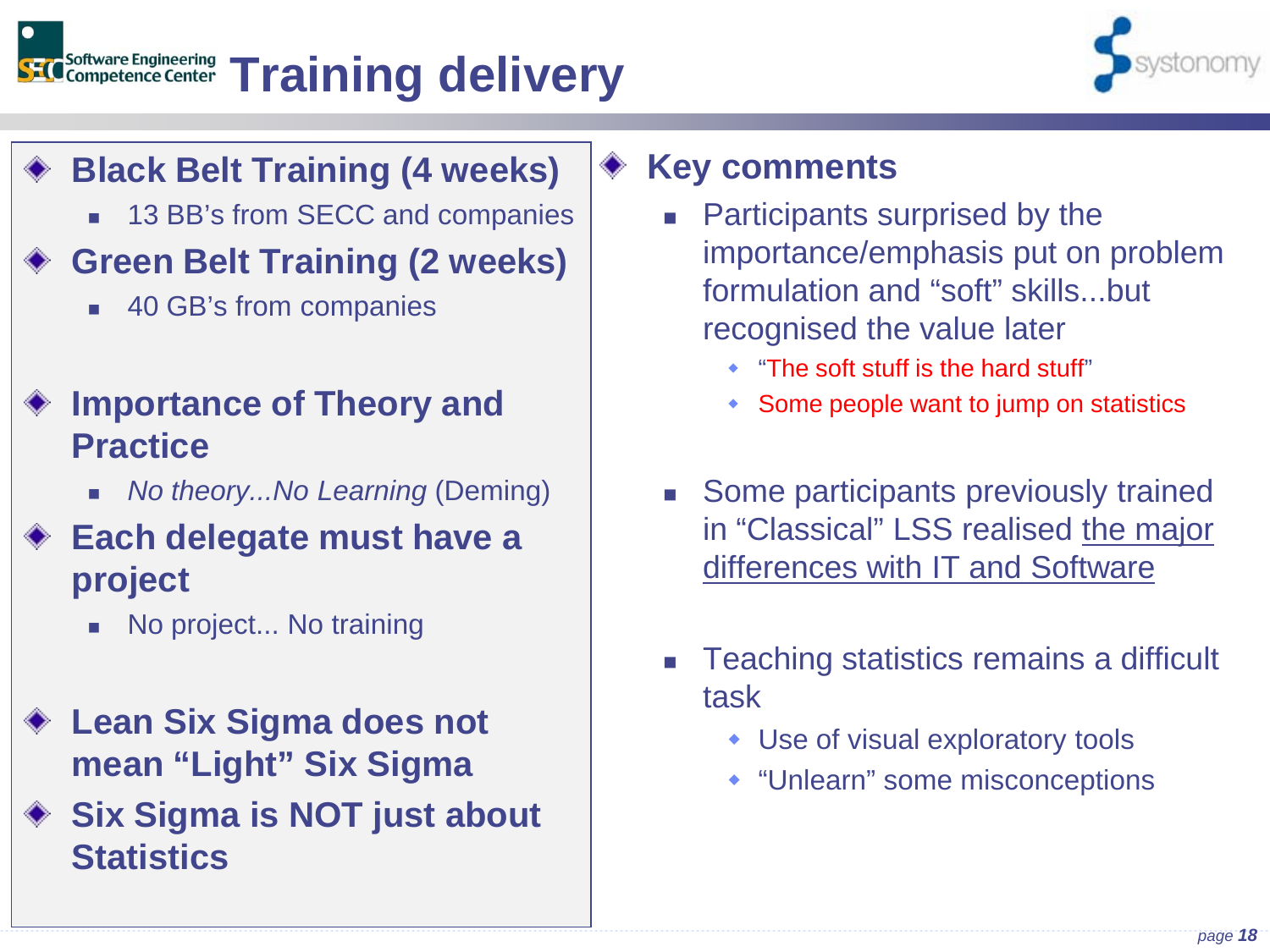



#### **Coaching delivered through focused and intensive sessions**

- Often 2 coaches, to get different views on the problem
- Complement to training by enabling effective knowledge transfer
- **Practical knowledge in Software Engineering and Lean Six Sigma** methods
	- People expect the coach to help solve the problem and be familiar with IT and Software
- The coach should not do things instead of the team, but bring people to do it by themselves
	- Provocative and naive questioning
- **Minimum of 3-5 days coaching per phase**

**Coach SECC consultants to become coaches**

Train-action<sup>SM</sup> (from French Formaction)

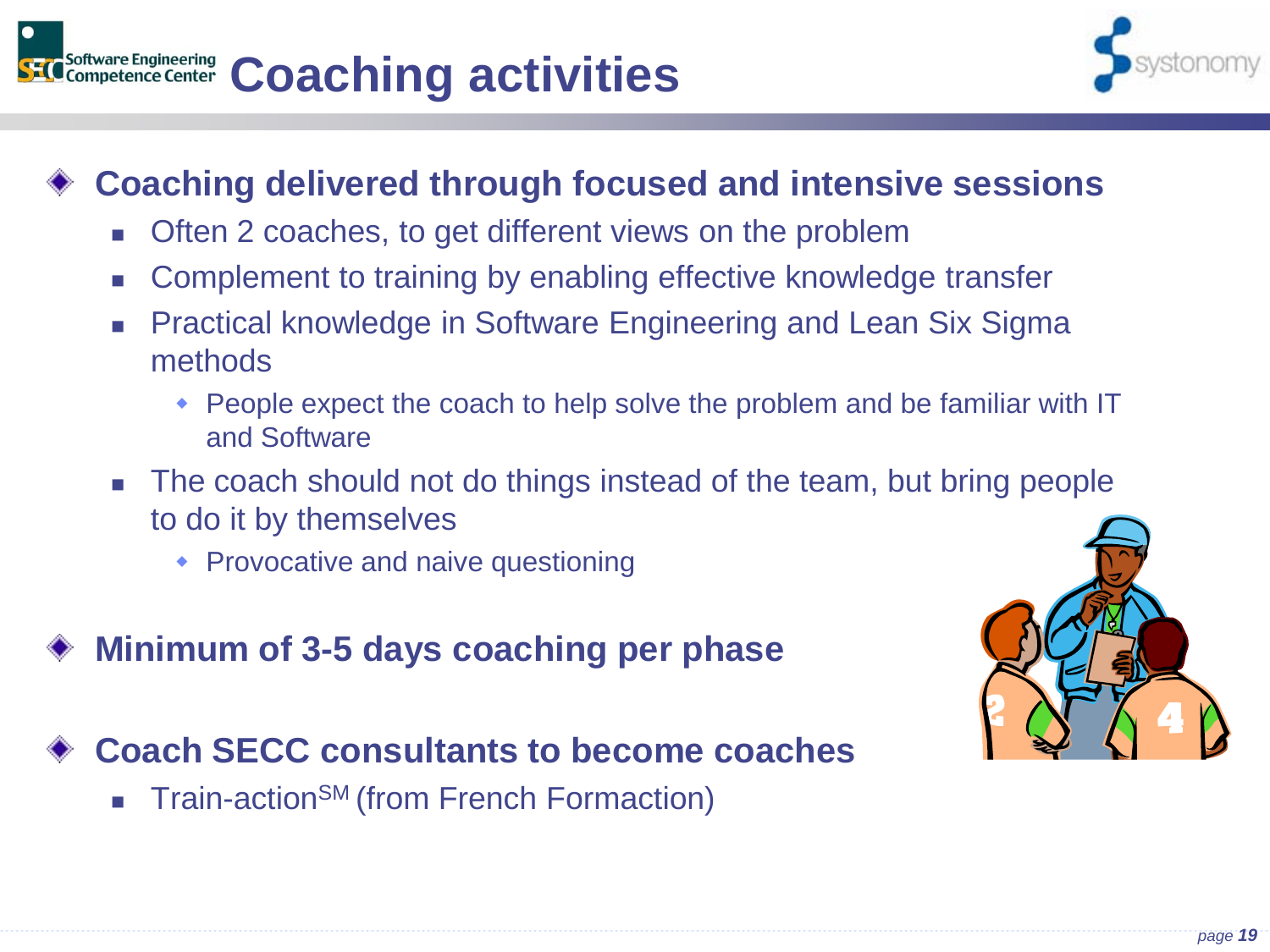

### **Selection Criteria**

- Strategic Issues
- **Type of Problems**
- **Expected Return on Investment**
- **Measurability**
- Organisational Issues
- Project Issues

#### **Pragmatism** ۰

- Start from the areas closer to the final customer
- Stop the bleeding first!

## **... Start Downstream**

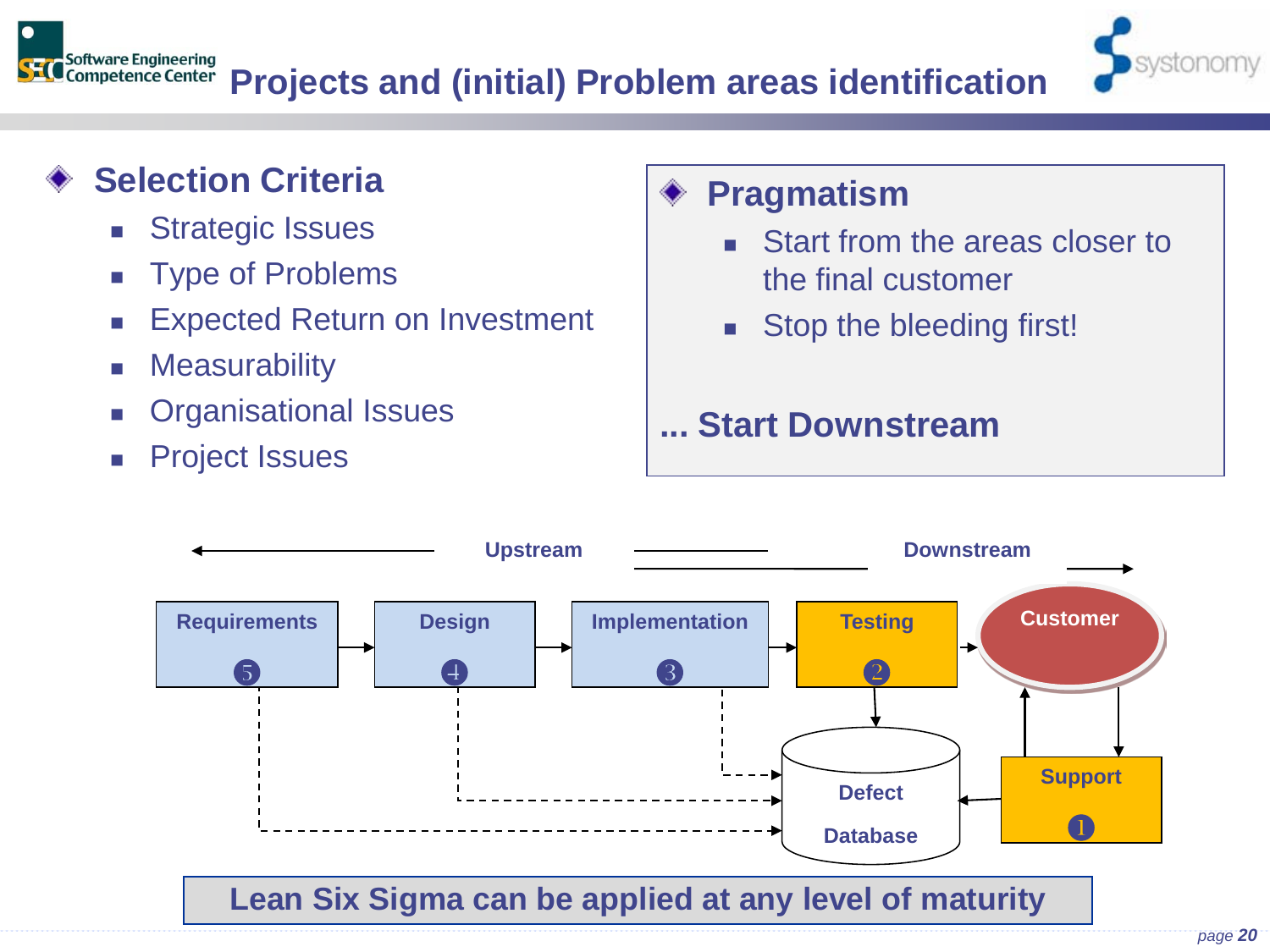



#### **Projects have been selected and refined during the initial phase of the DMAIC Six Sigma roadmap**

| <b>SW Companies</b>                          | <b>IT Services Companies</b> |                                                                       |                      |  |  |
|----------------------------------------------|------------------------------|-----------------------------------------------------------------------|----------------------|--|--|
| <b>Project Type</b>                          | <b>Nb</b>                    | <b>Project Type</b>                                                   | <b>N<sub>b</sub></b> |  |  |
| <b>Test Effectiveness</b>                    | $\overline{2}$               | <b>Incident Management</b>                                            | $\mathcal P$         |  |  |
| Code defects containment                     | 5                            | <b>Capacity Planning</b>                                              |                      |  |  |
| UI defects reduction                         |                              | <b>Delivery Cycle Time</b>                                            |                      |  |  |
| <b>Regression testing - False</b><br>defects |                              | <b>Service Requirements</b><br>effectiveness (Requirement<br>Defects) |                      |  |  |
| Project management overhead                  | 1                            |                                                                       |                      |  |  |
| Acceptance test cycle time                   |                              |                                                                       |                      |  |  |

**A common problem to many companies**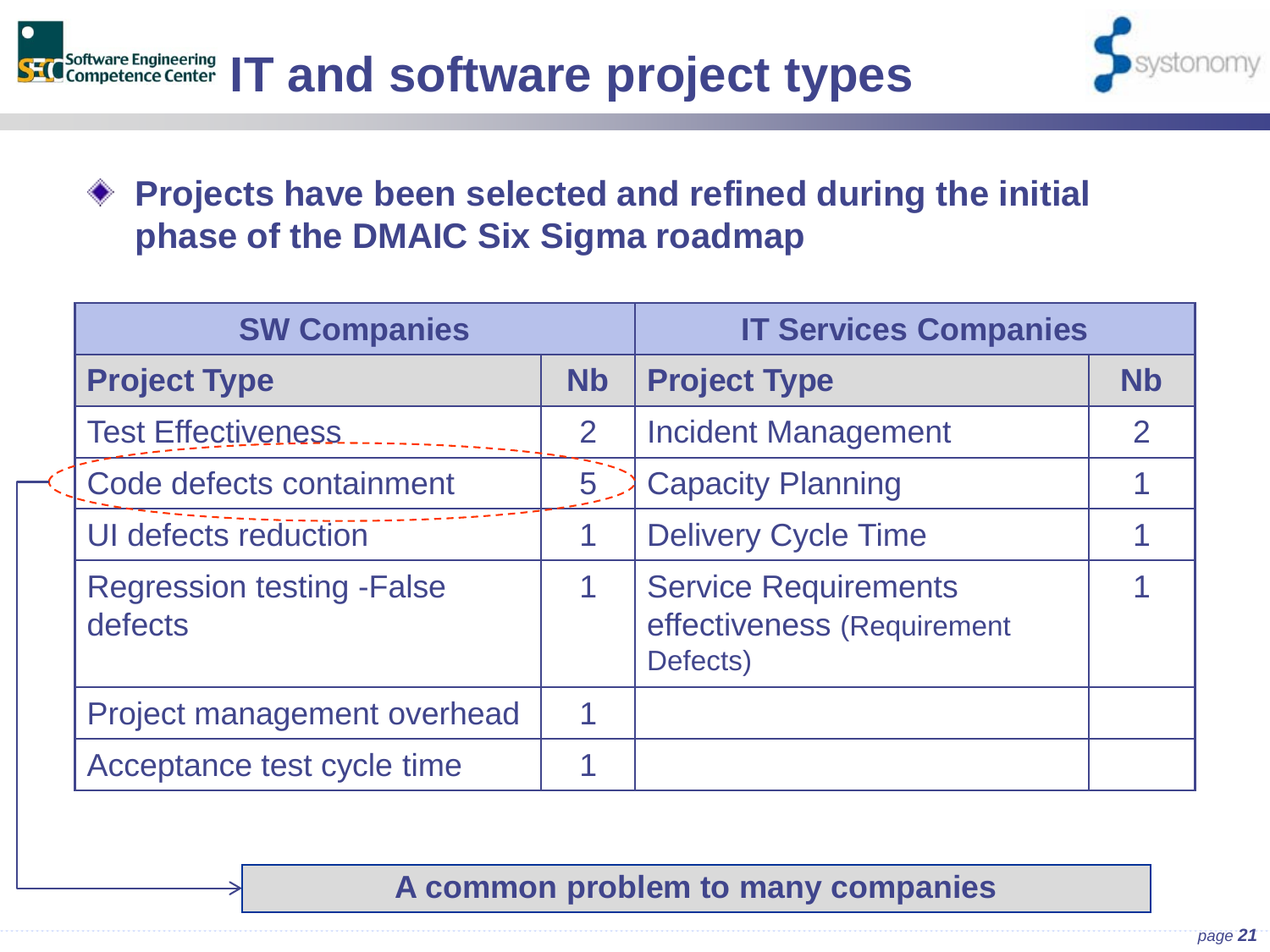

- 
- **Development projects are objects of studies and implementation for the Lean Six Sigma Projects.**



**Lean Six Sigma projects must be synchronised with development projects**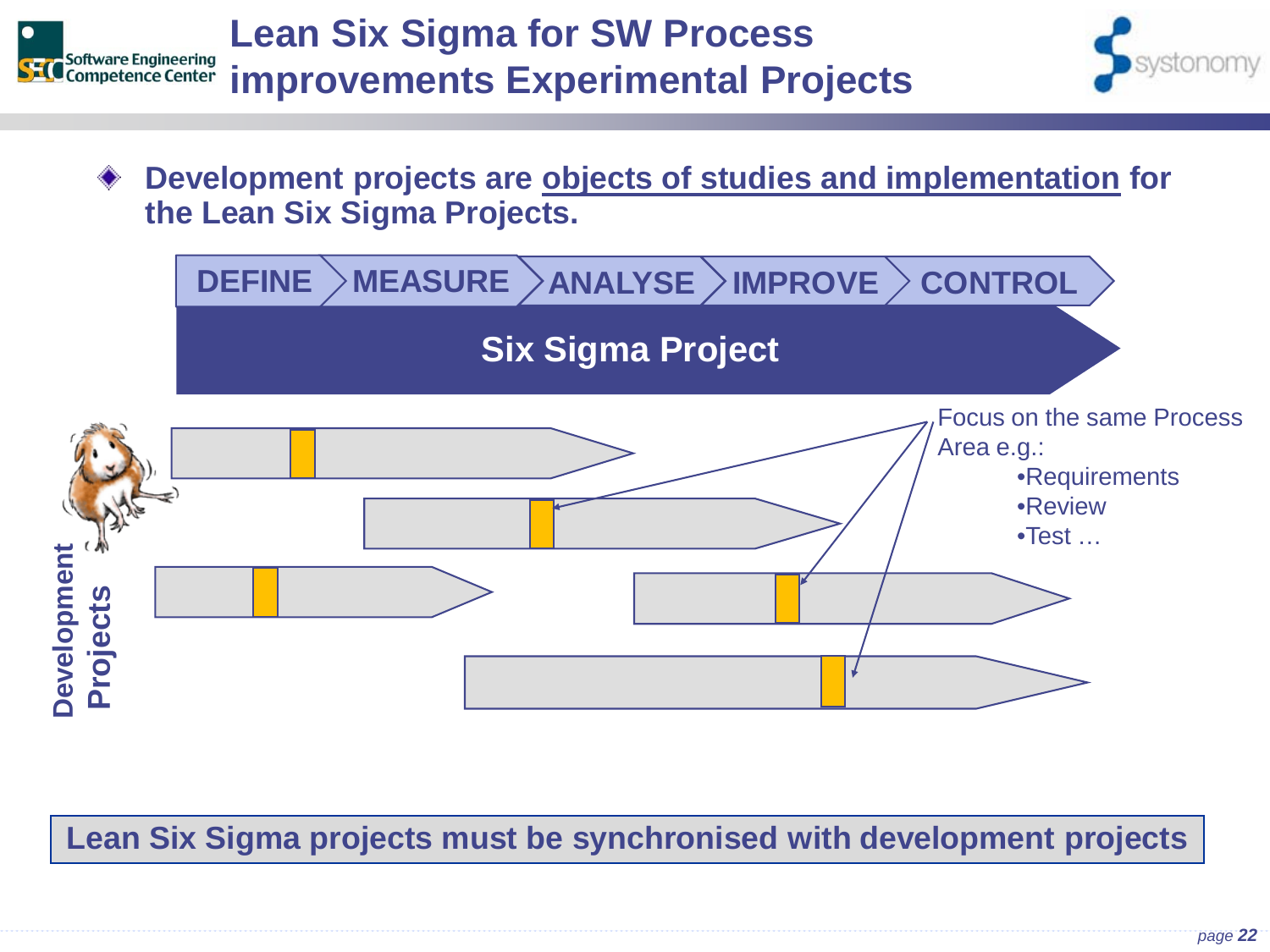#### Software Engineering<br>Competence Center **Six Sigma SW Projects - findings**

#### **Initial problems often expressed as "Non compliance" or absence of process**

"CMMI excuse"

Why is this problem? BTW: processes always exist... Who tells you that if you follow that process you will perform better?

# **Shift the thinking towards "Pain" related to:**

- Effectiveness first  $\rightarrow$  Defects
	- Late phases first and go up the process
- **Efficiency second**  $\rightarrow$  **High Effort, Waste** 
	- Again the CMMI excuse, CMMi asks for lot of overhead activities and/or documentation (some companies have over 35% management overhead)

#### **Shift the thinking about Cost of Poor Quality**

■ Pain means cost

*Define phase ranged from 6 to 15 weeks: paradigm shift from compliance oriented improvement to performance oriented improvement... Shock therapy*

Very difficult to admit for CMMI L2 and L3, that we have quality problems

Business Case

Management:

... Now we are talking!





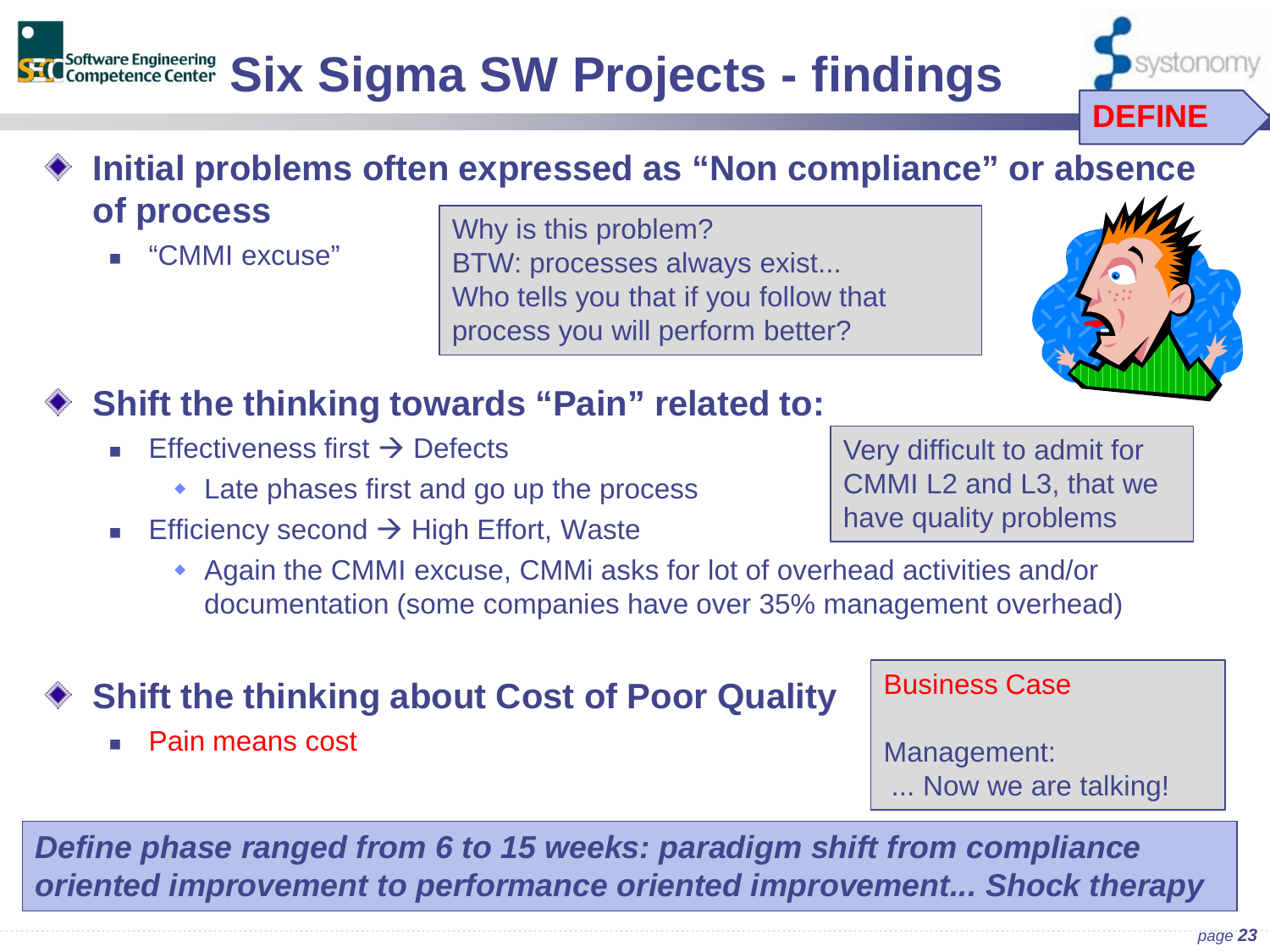

#### **Most existing measures are not useful...**

■ Again "CMMI excuse"

Software Engineering<br>Competence Center

- *KPImania* syndrome
	- *KPI's are collected like Pokémons*
- $\blacksquare$  3<sup>rd</sup> order measure vs 1<sup>st</sup> order
	- Complicated is Beautiful
- Time reporting system
	- One of the most unreliable and distorted source of data

#### **"We do not have measures"**

You often have (or can easily get) more measures than you think!

## **Focus on First Order Measures → Defects**

- Defect Categorisation
- Cost of defect

*It is not about collecting measures for compliance, but finding the key factors (X's) that influence our problem (Ys). MEASURE PHASE ranged from 8 to 15 weeks.* 

"So how this is related to our problem?" "Anyway, what can I do (or get) from these measures?" "Why do you collect them?"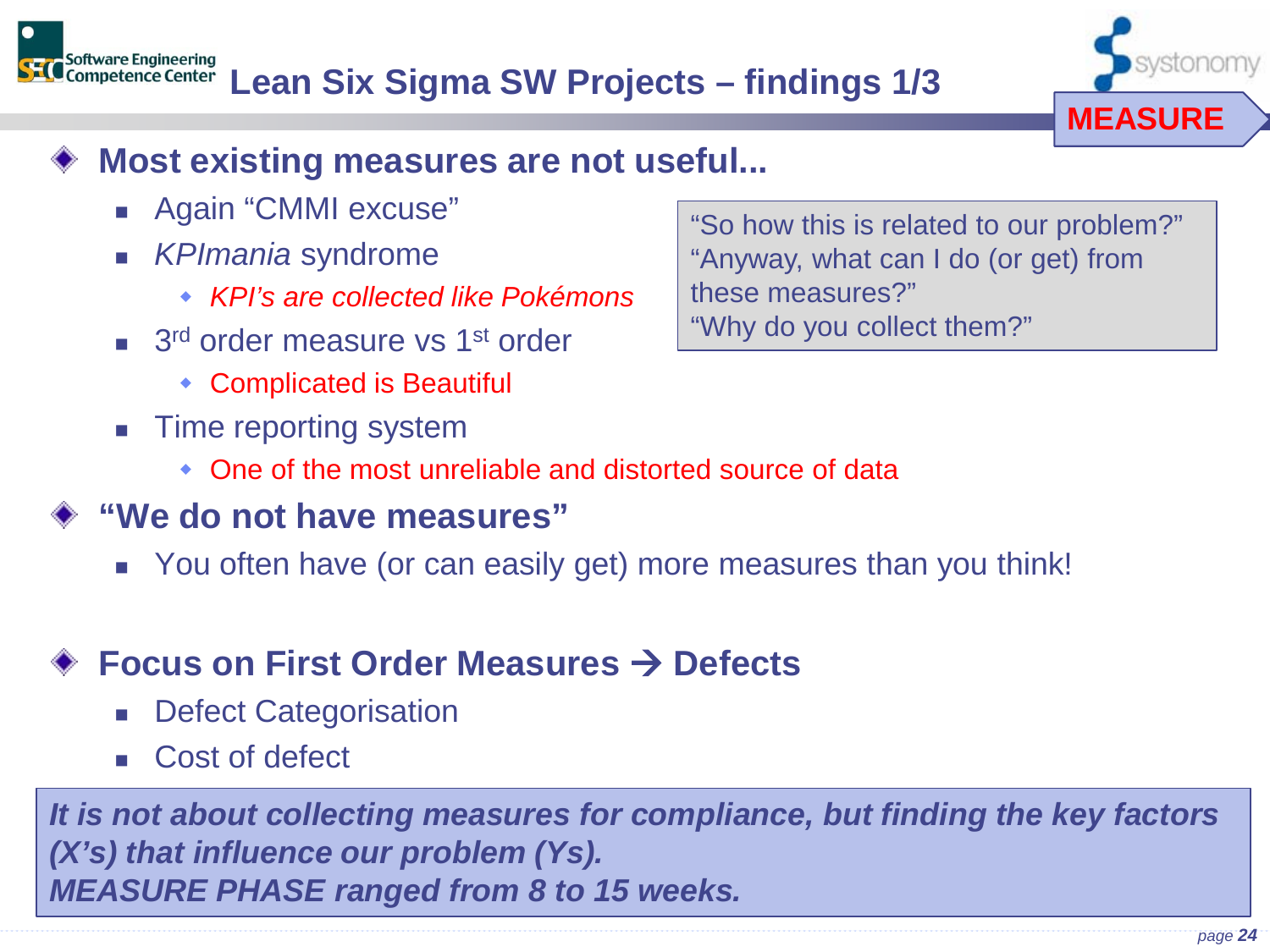



- 9 Six Sigma projects analysed between 590 to 1070 defects (Code defect Containment, Testing, Regression test)
	- Analysis conducted as a workshop gathering people from multiple perspectives
- To the surprise of all it only took max 2 hours to analyse 100 defects  $\rightarrow$  2-3 days to analyse a large enough sample of defects!
- Reliability and agreement on the defect assessment by design
- **First Stage: Operational definitions provided** 
	- **E** "Calibration" of the team
	- **Adaptation and refinement of** Operational definition
- Second stage: more reliable and quicker

People do have a memory for defects!

#### Defects analysed on multiple dimensions

- Type of defects
- Complexity T-shirt sizing (XL, L, H, XH)
- Effort to fix

**Defects Characterisation Provides the basis for the organisation measurement system**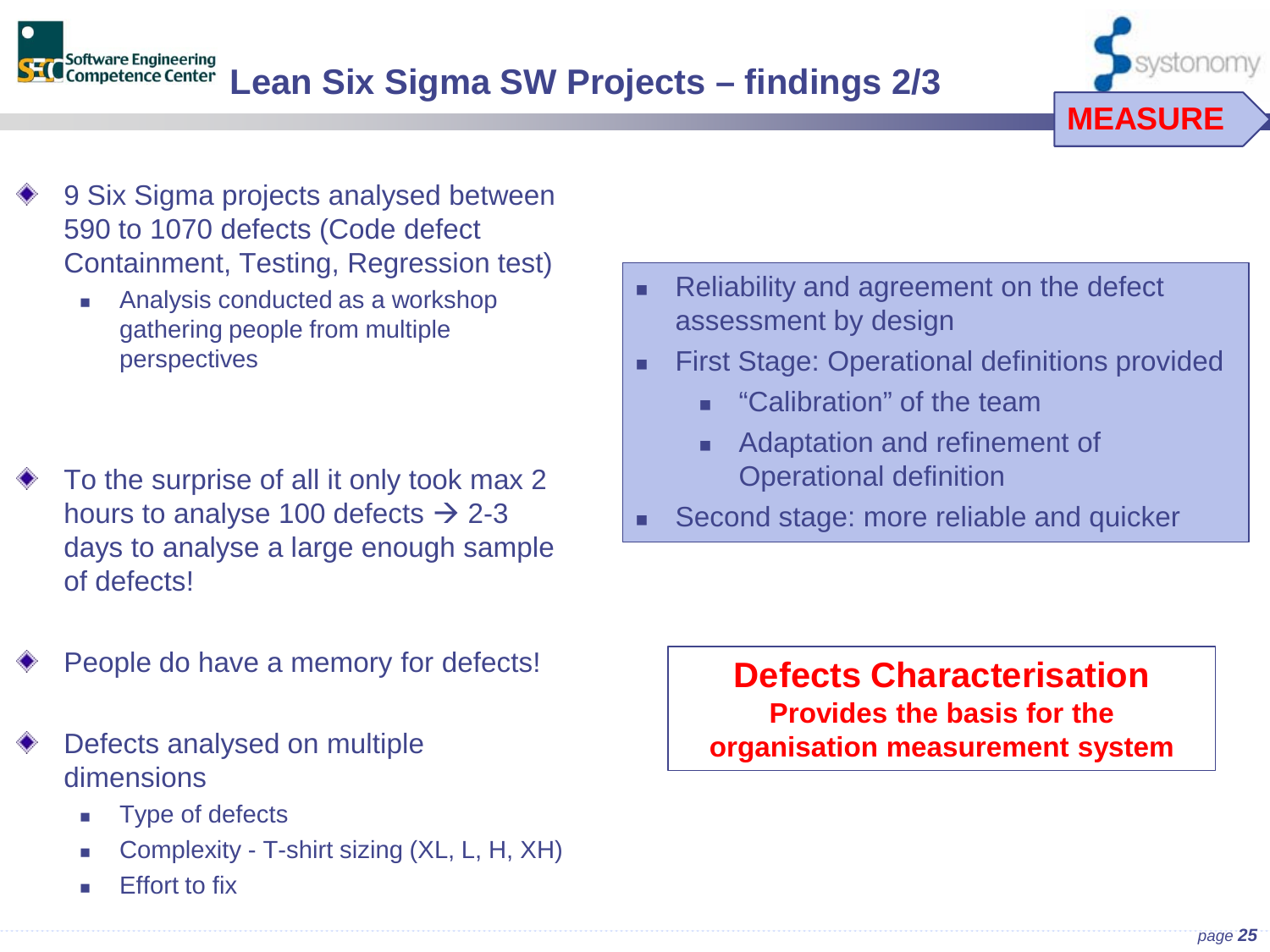

**Root cause Analysis depends on the type of defects** 



**ANALYSE**

#### *Looking for the Pareto effects*

#### **Analyse is not only about statistics**

- People tend to jump on the statistical analysis tools
- System and structural tools are as much important as the statistical tools  $\rightarrow$ provides context to the data

#### *ANALYSE PHASE ranged from 4 to 8 weeks.*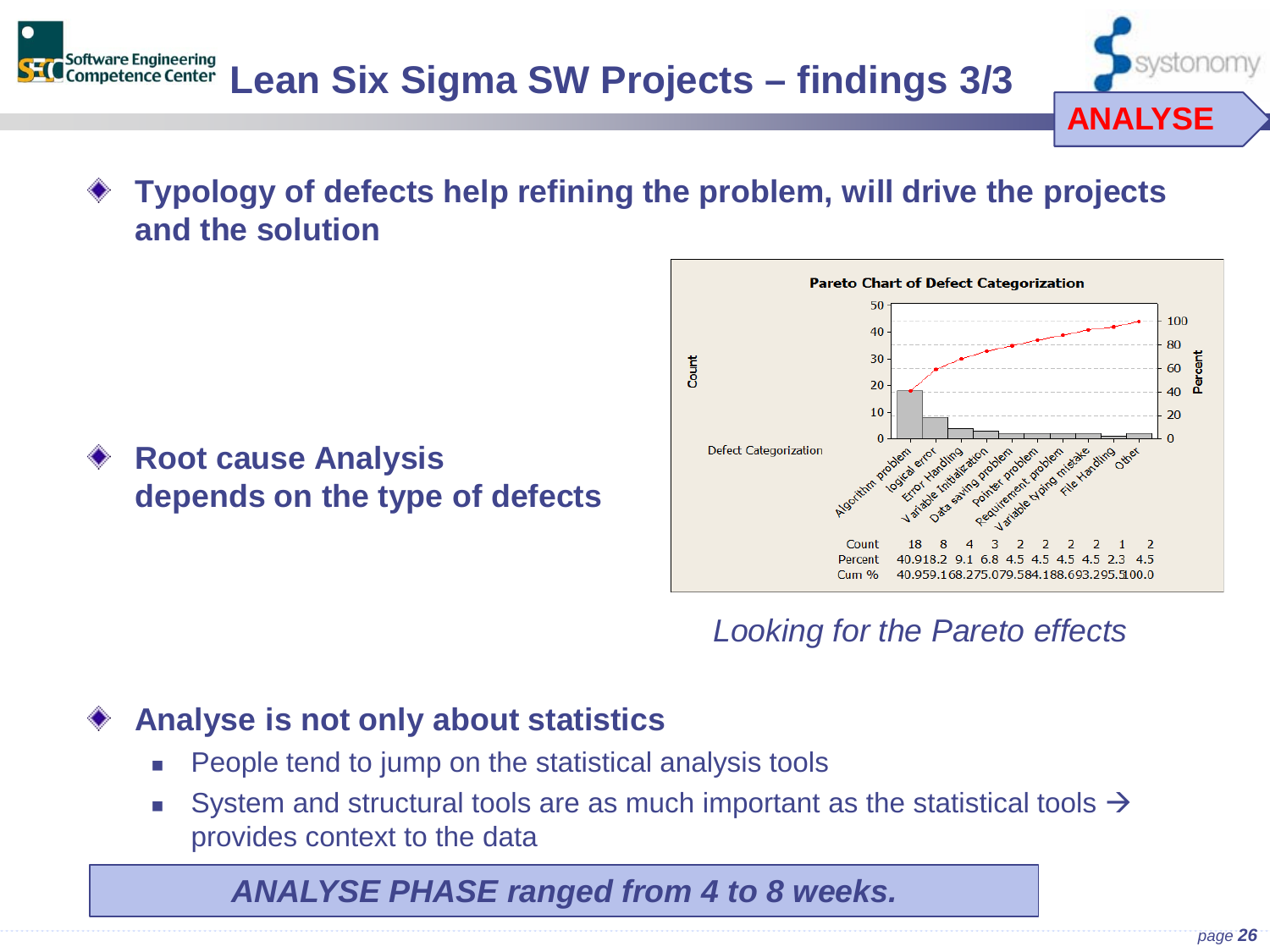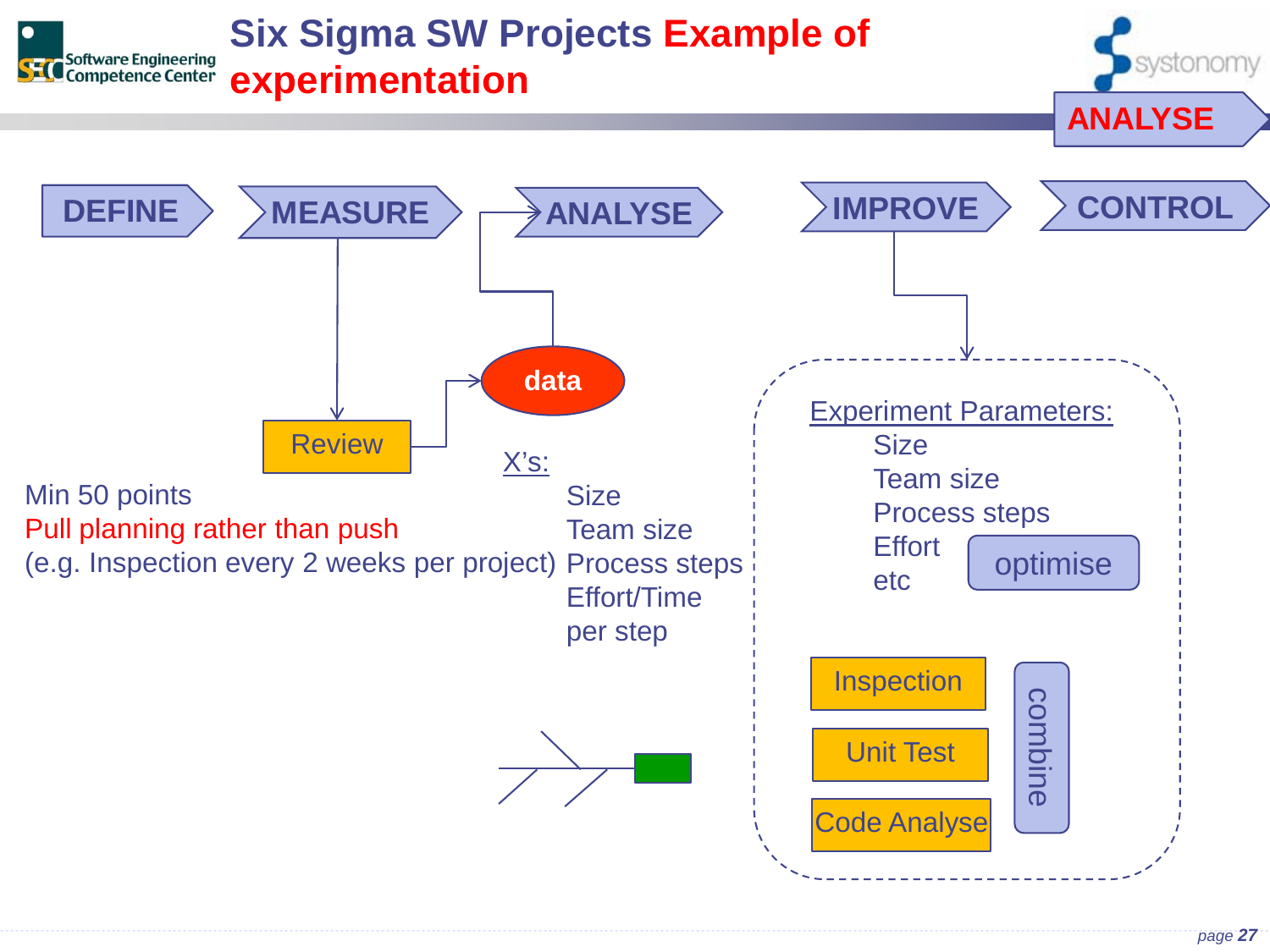

#### **Pilot projects**

- Code Inspections
- UI Defect Containment
- **Testing Cycles**

#### **Software Projects showing slower paced improvement**

- More complex
- Cultural barriers
- **Economic slowdown due to recent events**
- **...but the initial analysis of the implemented improvements data shows potential for remarkable increases in Defect containment**
- **Financial Benefits so far: 2.5:1 to 10:1**
- **Cultural resistance is the key challenge, but cultural change is**  ◇ **always possible (and the Egyptians know this very well...)**

**IMPROVE**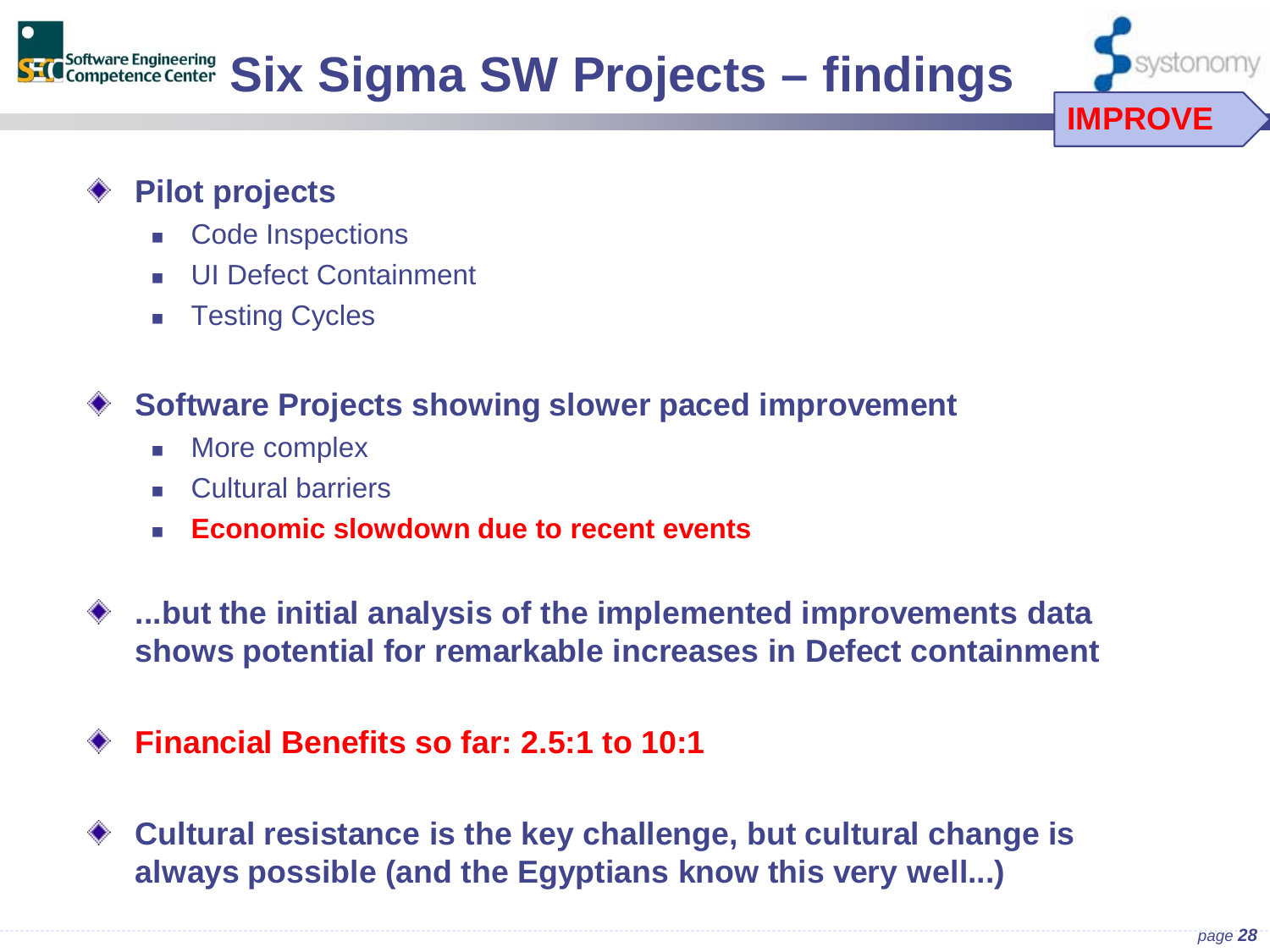# Ware Engineering **Six Sigma IT projects – findings**

- **Problem Space more straightforward**
	- Delays and Cycle time (Lean focus)
- **Highly visible to the Customer ("louder" VOC)**
	- *Shift from service denial to true a service provider*



#### **Performance measures already available**

- SLA adherence, response times, Non value added time
- Tangible COPQ (rework, duplication, penalties..)
- **Process more directly observable**

#### **"Continuous" flow of data (incidents)**

*Compared to Software organisations, IT services company already have a culture of process excellence, commitment to customer and measurement*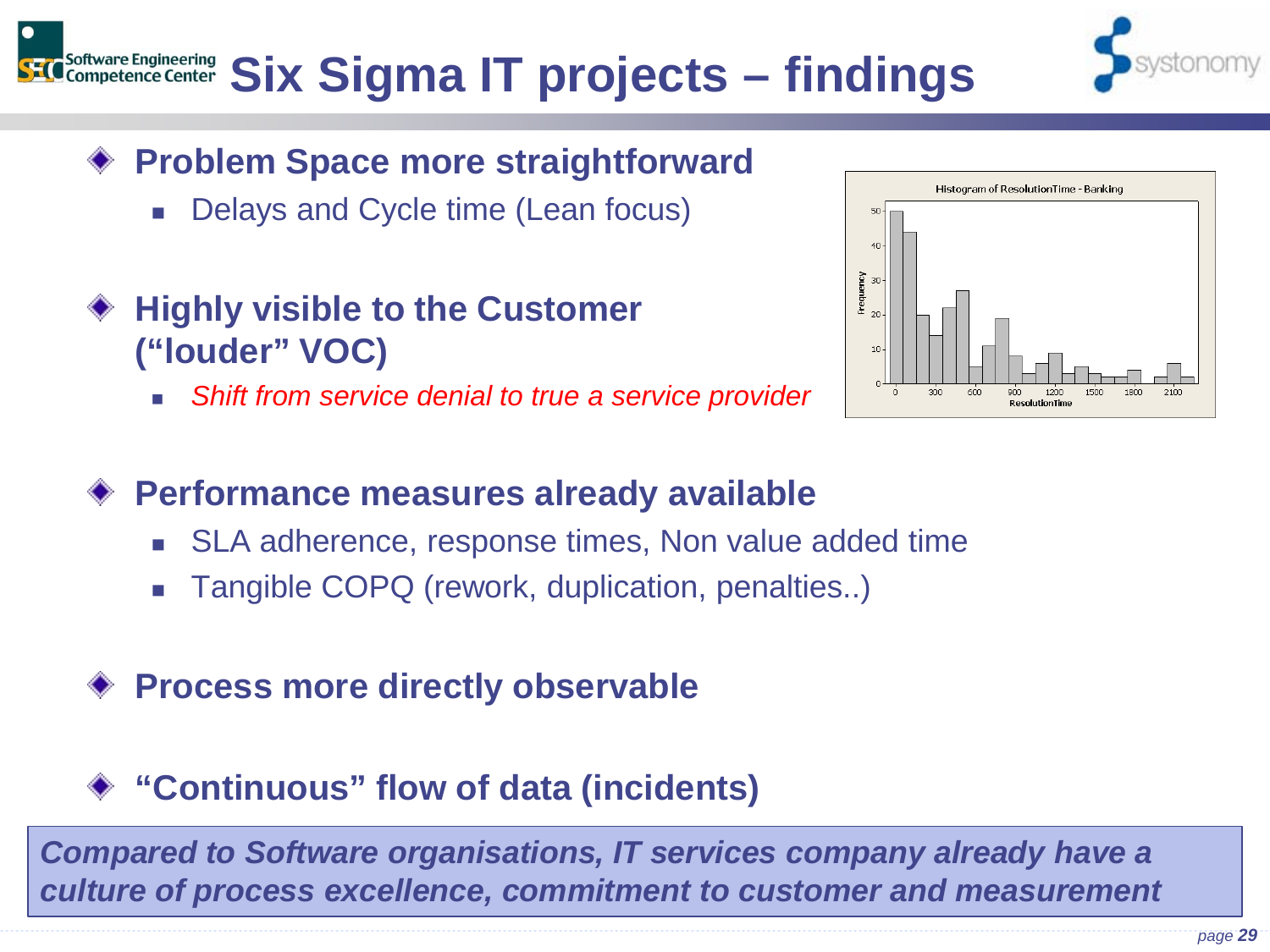



## **Process Value Analysis (Lean)**

#### **Root Causes**

- Incorrect incident classification / prioritisation
- Non value added time
- Capacity Planning

#### **Importance of Process and Data view**

 Huge volumes of data, require context and interpretation





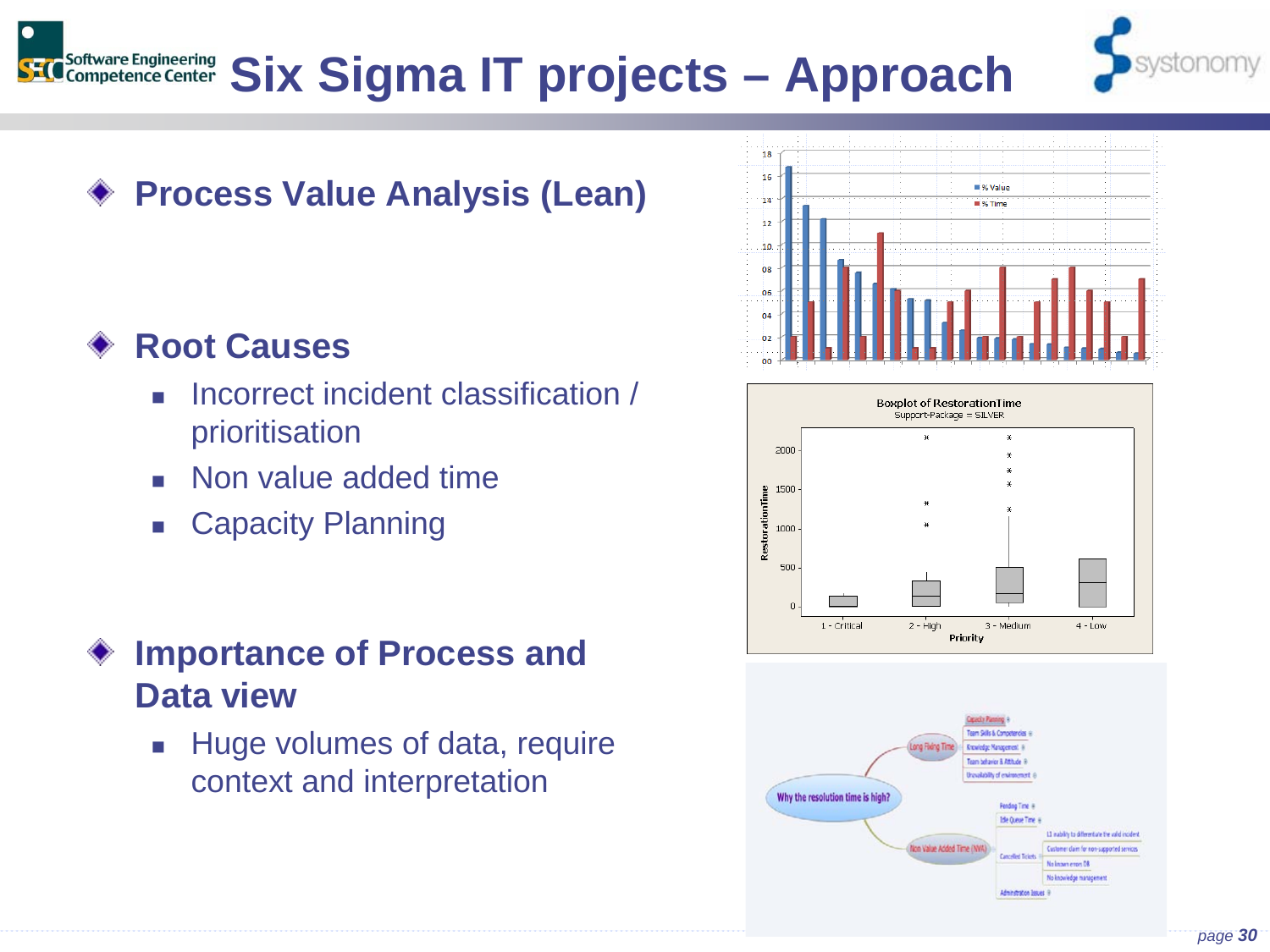

#### **Pilot projects**

- Incident Management
- Capacity and resources planning
- Delivery and procurement cycles
- **IT projects showing significant reductions in terms of cycle time, improved capacity planning and process governance**
	- **Lean process improvement**
	- Six Sigma for establishing ongoing monitoring and controls
	- **Process harmonisation**
	- Customer involvement, focus on delivering value

**Straightforward improvement with quicker tangible benefits**

**Huge Financial Benefits so far ROI: 7.4:1 to 17:1**

**IMPROVE**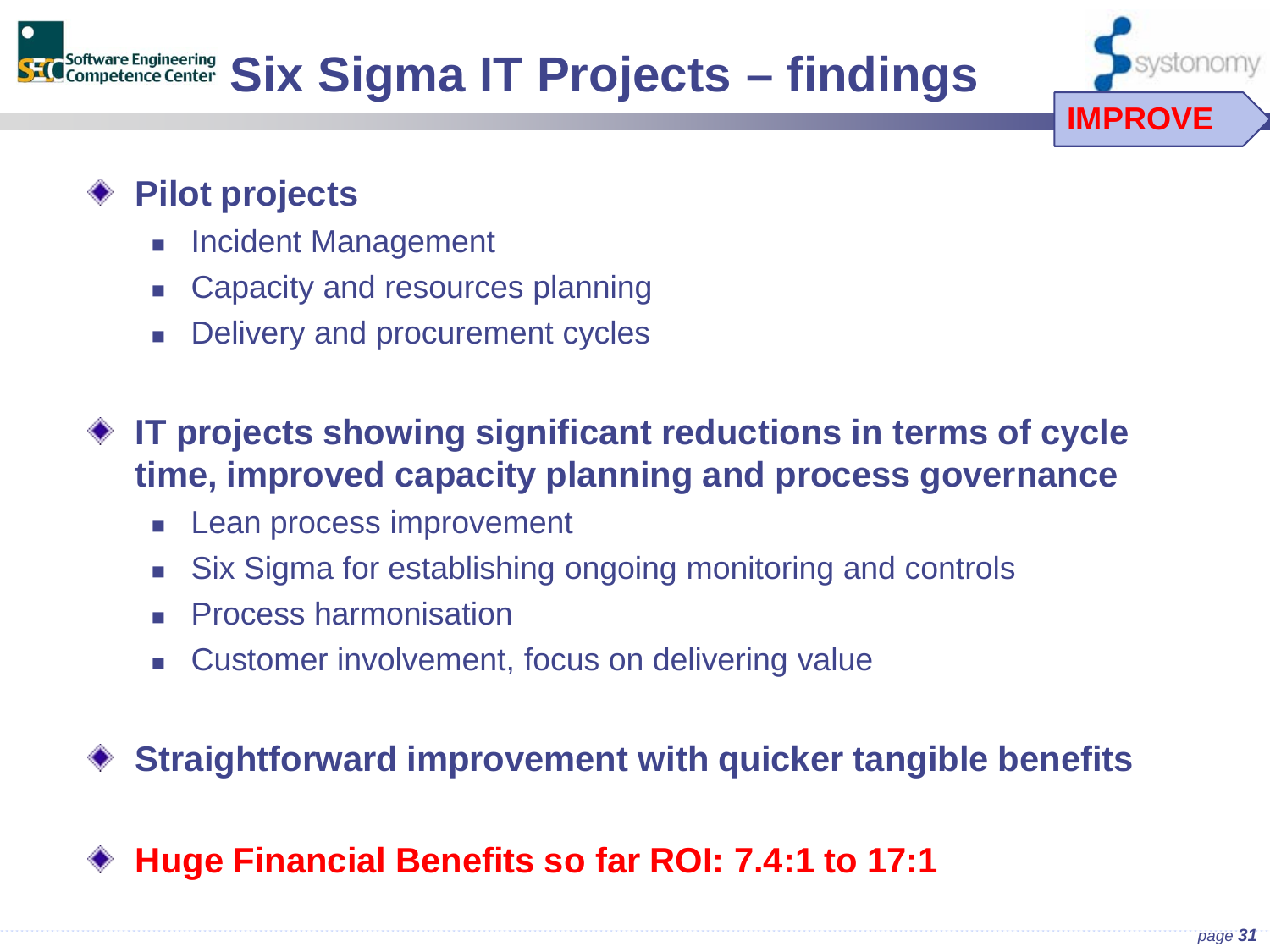



| <b>From</b>                                                                                | To                                                                                                           |  |  |  |  |
|--------------------------------------------------------------------------------------------|--------------------------------------------------------------------------------------------------------------|--|--|--|--|
| (Managers) decisions are rarely questioned                                                 | Everything can and will be questioned openly                                                                 |  |  |  |  |
| Decisions are based on experience, influence,<br>power relations and gut-feelings          | Decisions are based on in-depth knowledge of<br>structural and quantitative characteristics of the<br>system |  |  |  |  |
| Quality is viewed as compliance, controls,<br>checklists and extra processes               | Quality is seen as a business enabler and a way<br>of working                                                |  |  |  |  |
| <b>Buzzwords and tecchie jargon are used</b><br>extensively to justify improvement efforts | <b>Clarity and Operational Definitions are used to</b><br>build consensus and drive change initiatives       |  |  |  |  |
| <b>Solutions are often quick fixes</b>                                                     | Problems are tackled at the level of the root<br><b>causes</b>                                               |  |  |  |  |
| Improvement (if any) is "by the book"                                                      | Improvement is "by experiment"                                                                               |  |  |  |  |



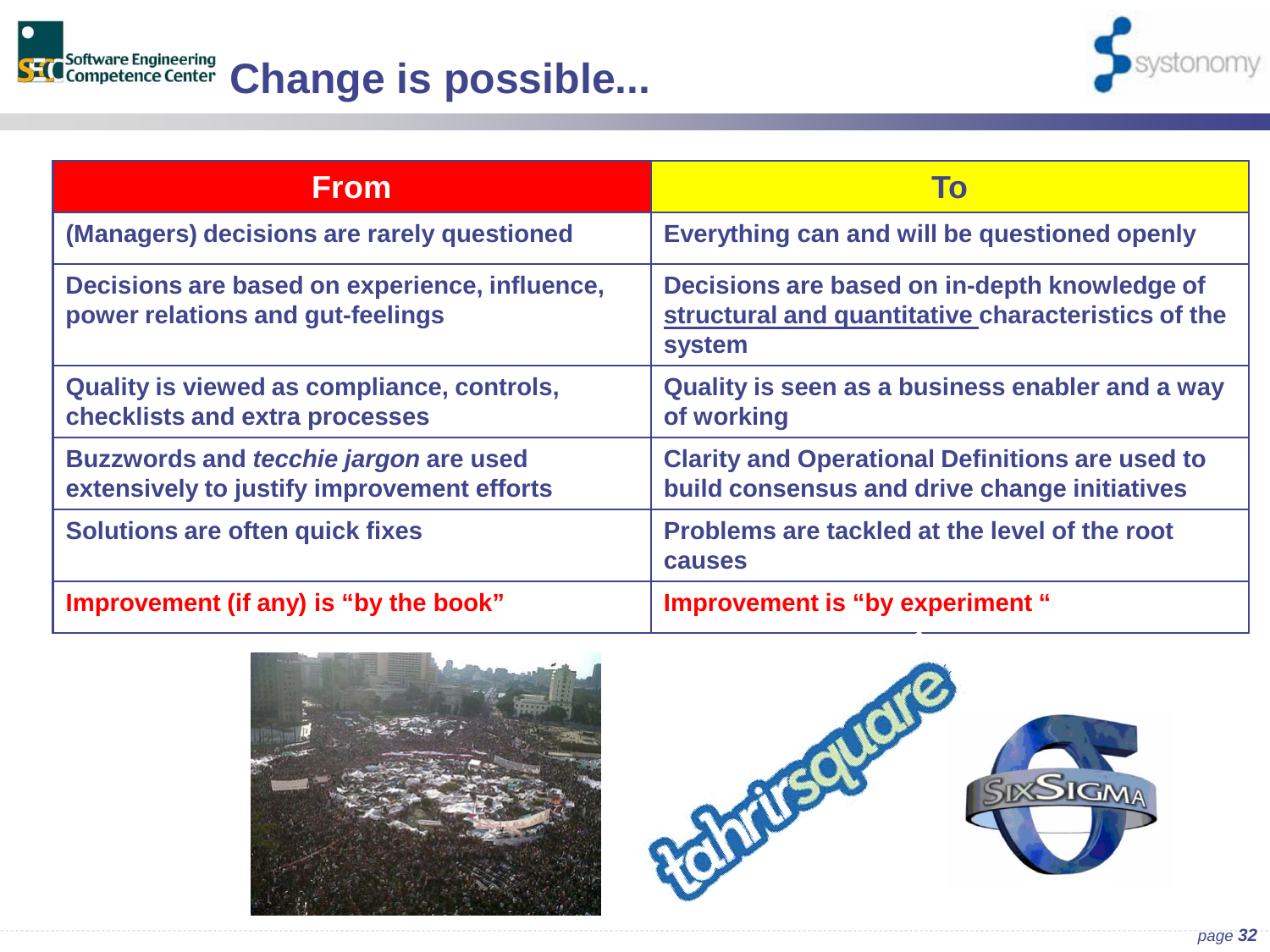



#### **Large scale deployments can accelerate the investment in capacity building**

#### **They do however present specific challenges**

- Managing multiple projects in the same process area, but with different organisations
- Synergies across projects, knowledge sharing across organisations

#### **Cultural change and resistance**

- Use projects to drive change (tangible results)
- The exploratory part and problem definition play a major role in raising awareness and getting the "*questioning habit*"

#### **Data is A-politycal... Data makes a difference**

- But I don't believe your data... I might believe my own data!
- First order Measurement come first (keep it simple)